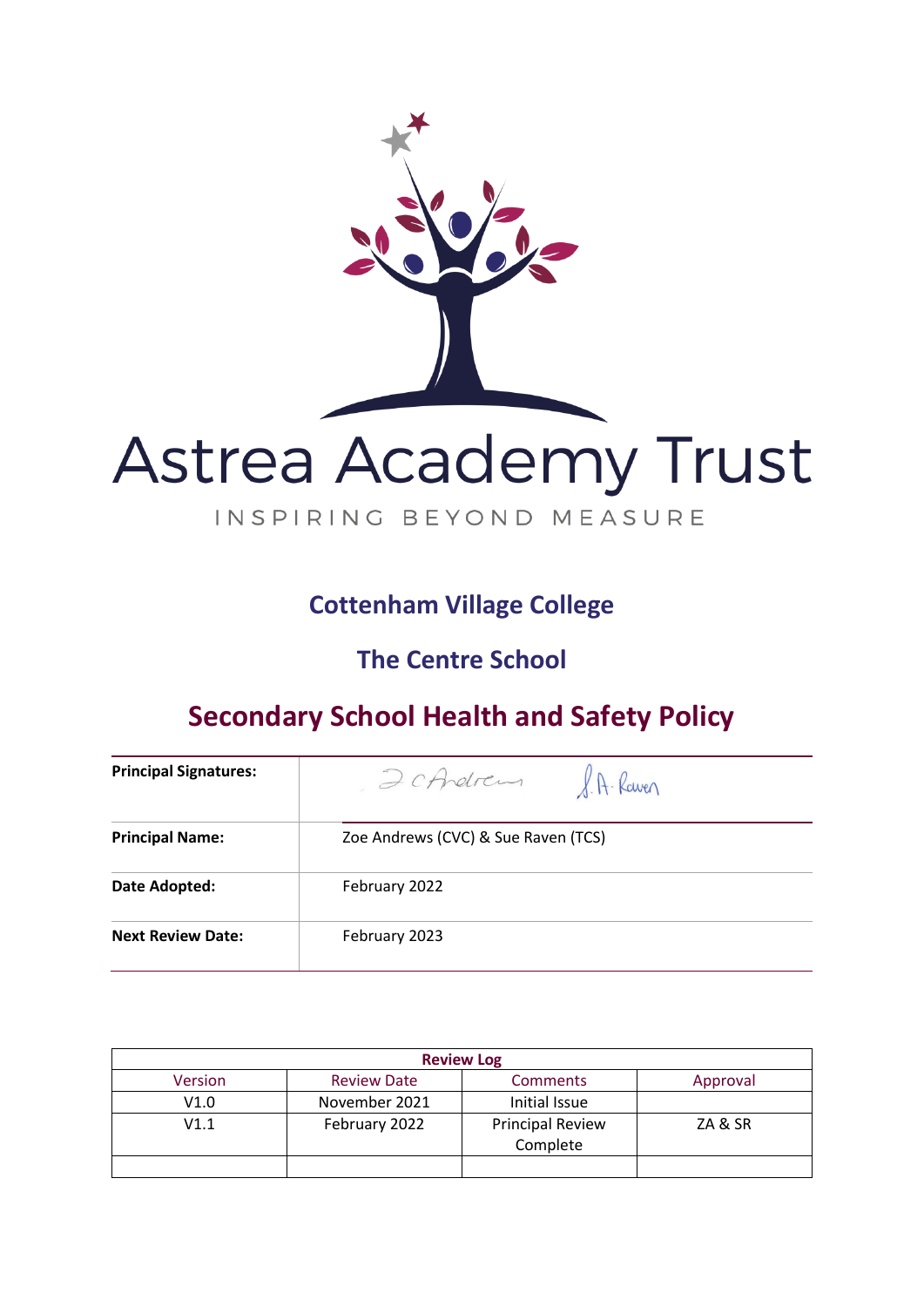

## **CONTENTS**

| Responsibilities of the Health and Safety Co-ordinator (must be a Senior Member of Staff)  3 |  |
|----------------------------------------------------------------------------------------------|--|
|                                                                                              |  |
|                                                                                              |  |
|                                                                                              |  |
|                                                                                              |  |
|                                                                                              |  |
|                                                                                              |  |
|                                                                                              |  |
|                                                                                              |  |
|                                                                                              |  |
|                                                                                              |  |
|                                                                                              |  |
|                                                                                              |  |
|                                                                                              |  |
|                                                                                              |  |
|                                                                                              |  |
|                                                                                              |  |
|                                                                                              |  |
|                                                                                              |  |
|                                                                                              |  |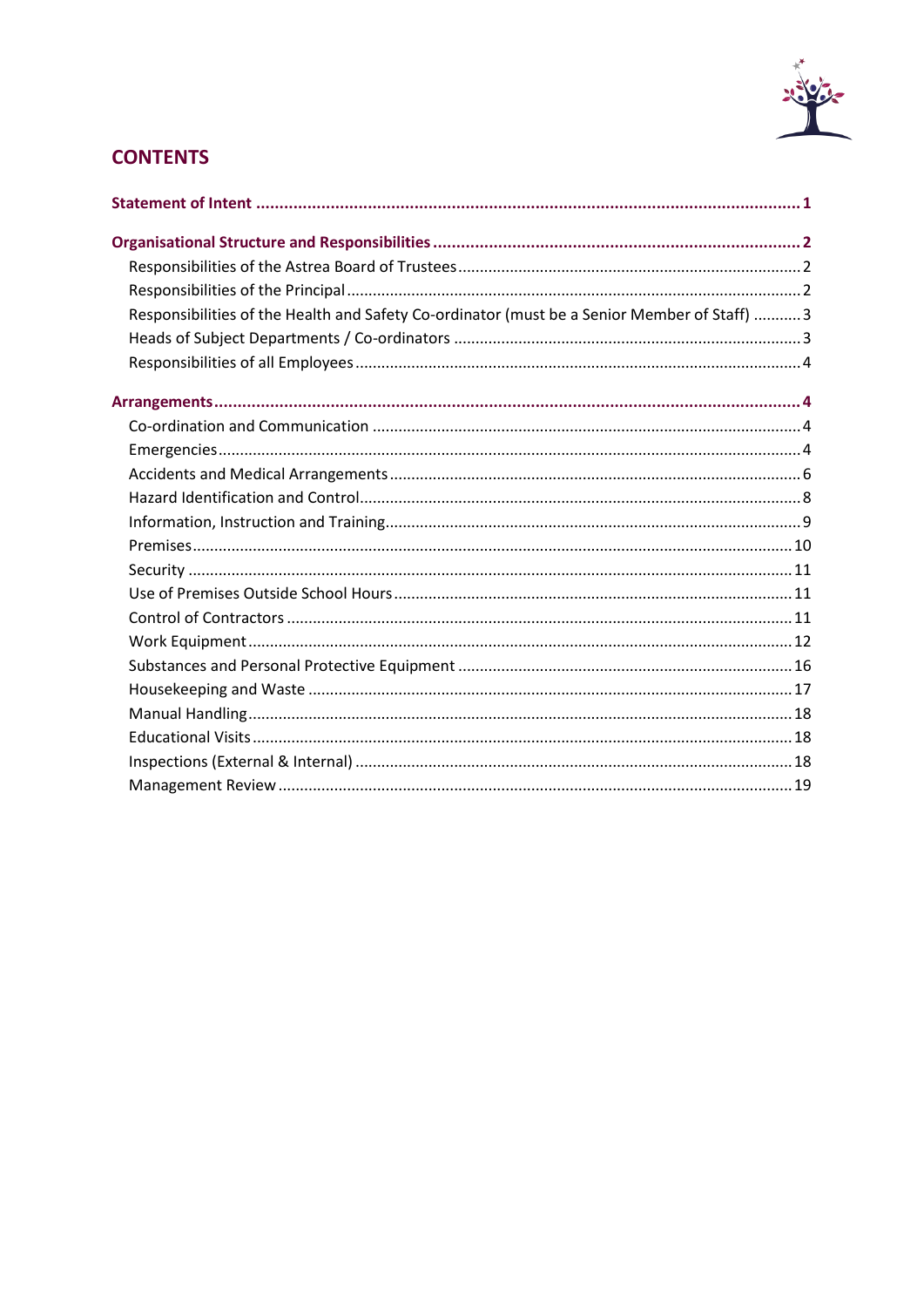

## <span id="page-2-0"></span>**Statement of Intent**

Within Astrea Academy Trust the Board of Trustees, via the Astrea Executive and Principal of Cottenham Village College and The Centre School, are responsible for:

- Ensuring the Trust meets its responsibilities under the Health and Safety at Work Act and other health and safety legislation to provide safe and healthy working conditions for employees and ensure their work does not adversely affect the health and safety of others (including; pupils, visitors, contractors etc.). Details of how this will be achieved are given in this health and safety statement.
- Providing sufficient information and training in health and safety matters to all employees in respect to the risk of their health and safety.
- Ensuring that effective consultation takes place with all employees on health and safety matters and that individuals are consulted before allocating particular health and safety functions to them.
- Where necessary seeking specialist advice to determine the risks to health and safety in the school and the precautions required to deal with them.

The Board of Trustees, Astrea Executive, and Principal of Cottenham Village College and The Centre School require the support of all staff to enable the maintenance of high standards of health and safety in the school's activities.

The school is committed to continually improving its health and safety performance.

This statement includes a description of the organisation of the school and its arrangements for dealing with different areas of risk. Details of how these areas of risk will be addressed are outlined in the arrangements section.

| <b>CEO</b> | $W^{\sim}$ |
|------------|------------|
| Date       | 22/2/2022  |
|            |            |

| Principal | Zoe Andrews (CVC) and Sue Raven (TCS) |
|-----------|---------------------------------------|
| Date      | 22/02/2022                            |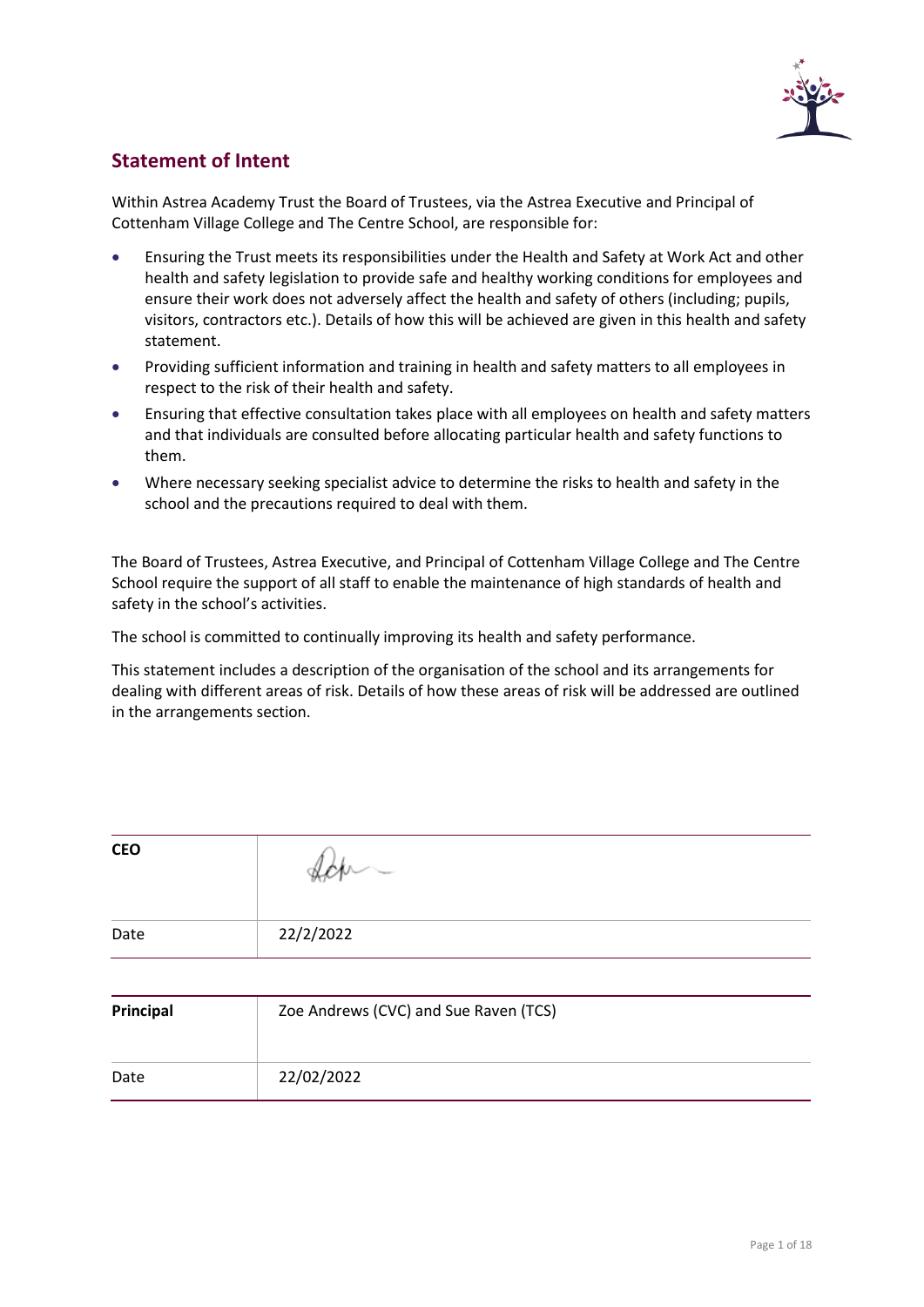

## <span id="page-3-0"></span>**Organisational Structure and Responsibilities**

#### <span id="page-3-1"></span>**Responsibilities of the Astrea Board of Trustees:**

- Ensuring all Astrea schools comply with the Trust's Health and Safety Policy and arrangements.
- Ensuring all schools have formulated and ratified the school health and safety statement and health and safety plan.
- All Astrea Schools have access to health and safety competent advice as stated in Regulation 7 of the Management of Health and Safety at Work Regulations.
- All school sites and premises is maintained in a safe condition and that appropriate funding is allocated to this area from school budgets.
- Schools prioritise action on health and safety matters where resources are required from the school budget. Any hazards which the school is unable to rectify from the school budget must be reported to Astrea's Estates Team.
- Health and safety arrangements are regularly reviewed (minimum annually) and new arrangements are implemented where necessary.
- Promoting high standards and developing a positive culture of health and safety within the school.
- Employees to have necessary competence to conduct their duties in relation to health and safety matters.
- Risk assessments are completed and recorded of all the schools work activities (including those off-site) which could constitute a significant risk to the health and safety of employees and others.
- The statement of intent and other health and safety documentation is drawn to the attention of all employees.
- All schools conduct active and reactive monitoring of health and safety matters in their school.

#### <span id="page-3-2"></span>**Responsibilities of the Principal**

The Principal is responsible for:

- The day to day management of health and safety matters in the school in accordance with the health and safety policy and ensuring the health and safety arrangements are carried out in practice.
- Risk assessments are completed and recorded of all the schools work activities (including those off-site) which could constitute a significant risk to the health and safety of employees and others.
- Conduct active and reactive monitoring of health and safety matters in the school and remedial action is taken (where necessary) to reduce risk.
- Information regarding health and safety matters will be communicated to the relevant individuals.
- Identify staff health and safety training requirements and make arrangements for provision.
- Developing and/or reviewing the school annual health and safety action plan.
- Co-operating with and providing necessary facilities for trade union safety representative(s).
- Participating in the Trust health and safety auditing arrangements and ensuring audit action plans are implemented.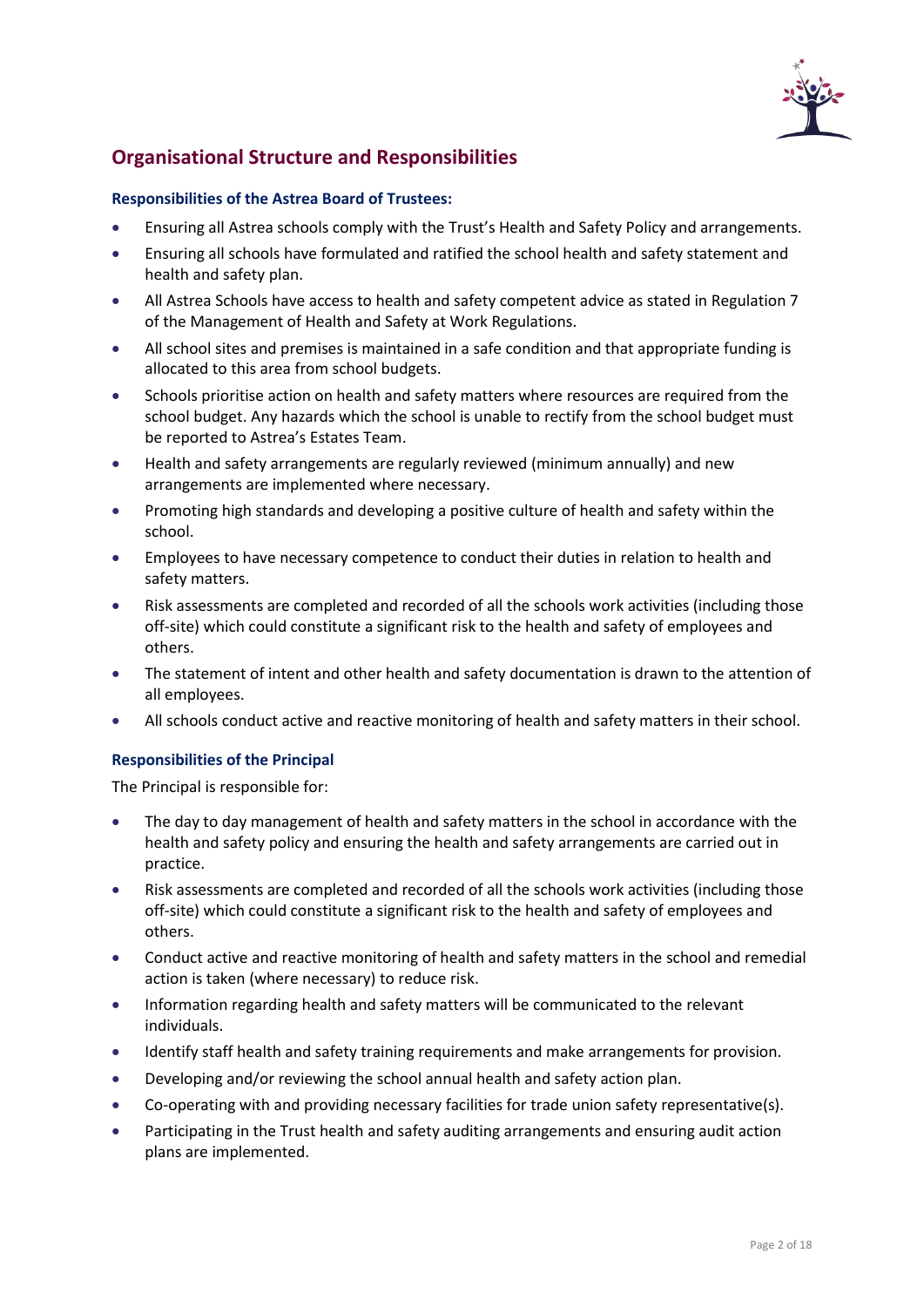

- Monitoring the purchasing and maintenance of equipment and materials with regards to compliance with current health and safety standards.
- Employ only competent contractors to work on the school site.
- Seek specialist advice on health and safety matters were appropriate.
- Implement formal arrangements for managing emergency situations.
- Compliance with the requirements of the Occupier's Liability Act.

**Note: In the absence of the Principal these responsibilities fall to their immediate deputy.**

#### <span id="page-4-0"></span>**Responsibilities of the Health and Safety Co-ordinator (must be a Senior Member of Staff)**

Responsible to the Principal for:

- Attending appropriate health and safety training courses to enable them to discharge their duties effectively.
- Promoting health and safety matters throughout the school and assisting the Principal in the implementation of the health and safety policy and arrangements.
- Maintenance of health and safety documentation and associated records to ensure they remain up to date with current legislation and good practice.
- Implement a health and safety notice board and sure it is kept up to date.
- The correct accident reporting procedures are followed and where appropriate accidents, incidents and near misses are investigated.
- Conduct routine health and safety inspections and implement a method of internal audit. A system must be in place to monitor and respond to any identified remedial actions.
- Implementing procedures for the authorisation of school visits.
- Participating in health and safety audits arranged by the Trust.
- Providing health and safety induction training for all new employees.
- Maintenance of health and safety training records including the provision of refresher training.
- Statutory inspections are completed and records kept.
- Emergency drills and procedures are carried out regularly and monitored for effectiveness.
- Monitoring contractors on site and conduct a formal, documented induction.

#### **Note: In the absence of a designated Health and Safety Co-ordinator the above responsibilities will fall to the Principal.**

#### <span id="page-4-1"></span>**Heads of Subject Departments / Co-ordinators**

Heads of Department are responsible for:

- The day to day management of health and safety within their department in accordance with the health and safety policy
- Drawing up and reviewing departmental policies, procedures and risk assessments regularly (at least once annually)
- Carrying out regular health and safety monitoring inspections of the department and making reports to the Principal where appropriate
- Ensuring follow up and remedial action is taken following health and safety inspections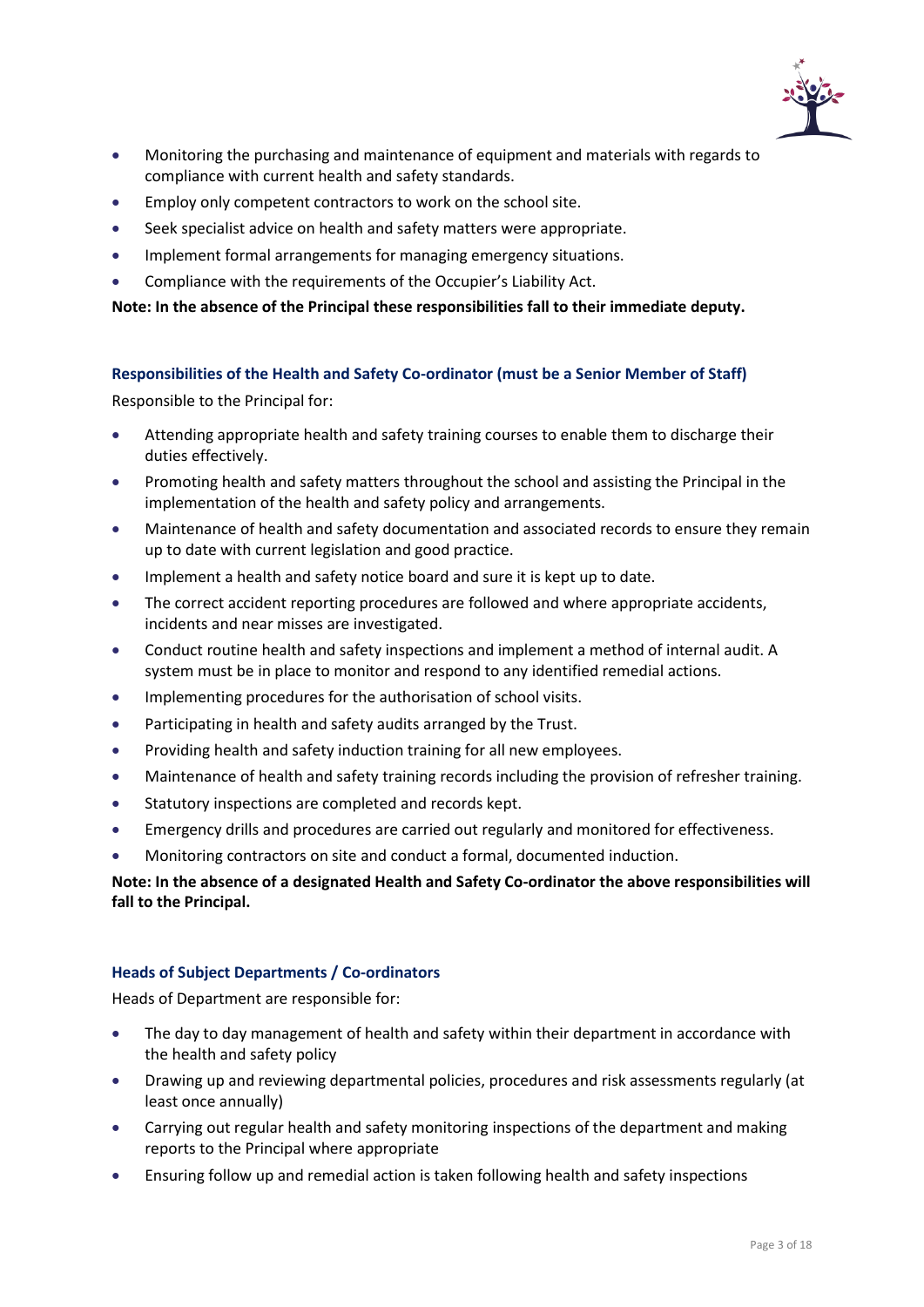

- Arranging for the appropriate subject-specific health and safety training to be provided to all staff within the department
- Passing on health and safety information received to the appropriate people

**Acting on health and safety reports from above and below in the hierarchy** 

#### <span id="page-5-0"></span>**Responsibilities of all Employees**

All employees at the school have responsibility to:

- Take reasonable care for the health and safety of themselves and others when undertaking their work.
- Checking classrooms, work areas and equipment are safe.
- Ensure safe working procedures are followed as outlined within health and safety policy and risk assessments.
- Co-operating with the Astrea Trustees, Executive, Estates Team and Principal on all matters relating to health and safety by complying with the health and safety policy.
- Not intentionally or recklessly interfering or misusing equipment or fittings provided in the interests of safety or welfare.
- Reporting immediately to their Line Manager or Principal any serious or immediate danger.
- Reporting to their Principal any shortcomings in the arrangements for health and safety.
- <span id="page-5-1"></span>• Only use equipment or machinery which they are competent to use or have been trained to use.

### **Arrangements**

#### <span id="page-5-2"></span>**Co-ordination and Communication**

#### *Health and Safety Co-ordinator*

| Senior member of staff in the school with special | <b>Operations Manager</b> |
|---------------------------------------------------|---------------------------|
| responsibility for health and safety matters      |                           |
| (Health and Safety Co-ordinator):                 |                           |

#### *Safety Representatives and Safety Committees*

| Employee(s) appointed as a safety representative by their | Dan McGinty |
|-----------------------------------------------------------|-------------|
| association or trade union:                               |             |

#### <span id="page-5-3"></span>**Emergencies**

| Senior member of staff in the school with responsibility<br>the development, maintenance and implementation of the<br>emergency plan: | <b>Operations Manager</b>          |
|---------------------------------------------------------------------------------------------------------------------------------------|------------------------------------|
| A copy of the critical incident plan is available at:                                                                                 | <b>Operations Manager's Office</b> |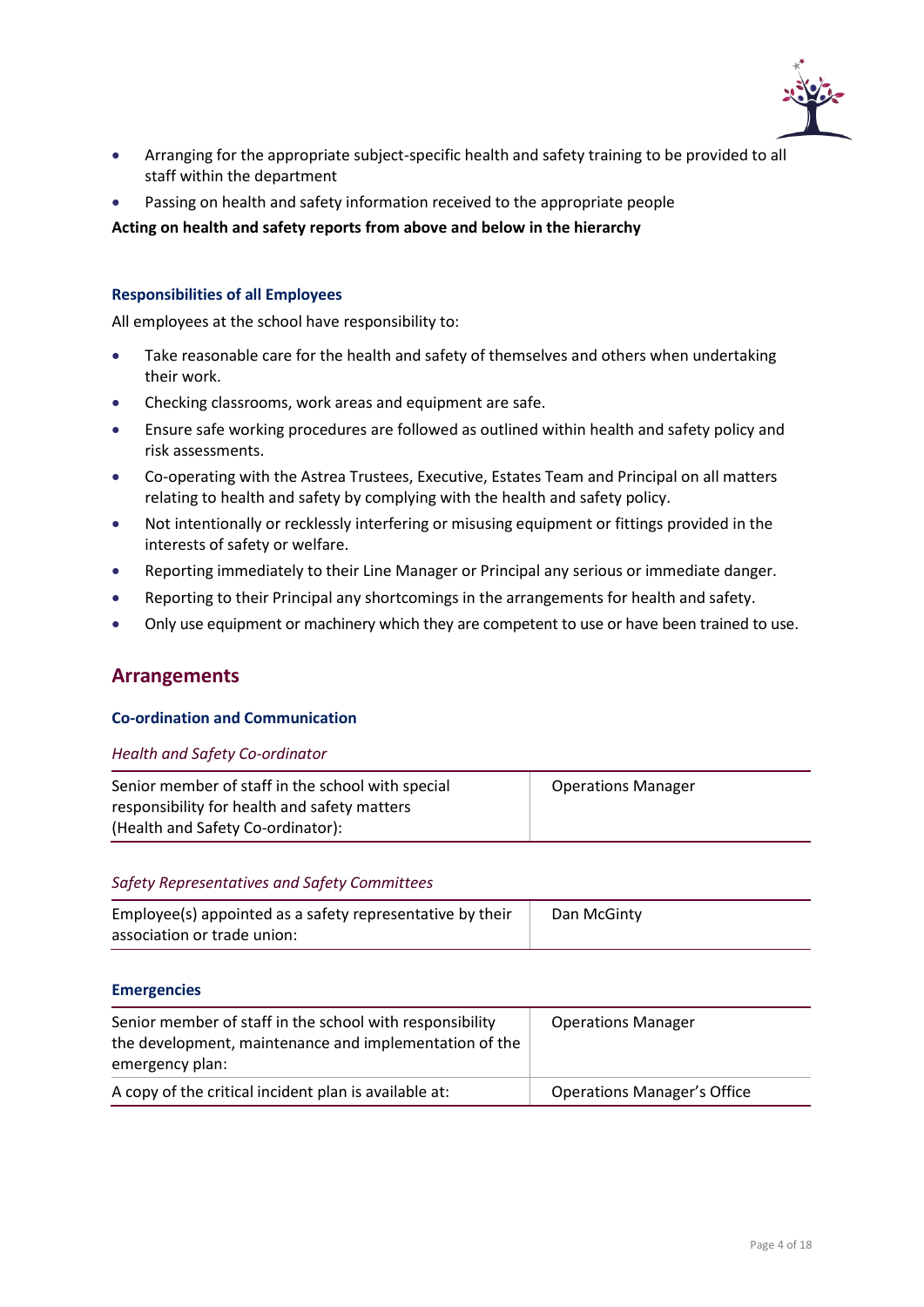

|                                                                                                                            | <b>PERSON RESPONSIBLE</b> | <b>DEPUTY</b>                           |
|----------------------------------------------------------------------------------------------------------------------------|---------------------------|-----------------------------------------|
| The person (and deputy)<br>responsible for ensuring and<br>supervising (where appropriate)<br>the controlled evacuation of | <b>Operations Manager</b> | Principal - The Centre<br>School        |
| people from the building or on<br>the site to a place of safety.                                                           |                           | Vice Principle - CVC                    |
| Summoning of the emergency<br>services.                                                                                    | <b>Operations Manager</b> | Principal – CVC & TCS                   |
| That a roll call is taken at the<br>assembly point                                                                         | <b>Operations Manager</b> | Principal - TCS<br>Vice Principal - CVC |
| That no-one attempts to re-enter<br>the building until the all clear is<br>given by the emergency services                 | Site Manager              | <b>Operations Manager</b>               |

#### **Note: The priorities are as follows:**

- **To ensure the safety of all persons, their removal from danger, their care and the application of first aid and medical treatment where appropriate.**
- **To call the emergency services when appropriate.**
- **To safeguard the premises and equipment, if this is possible without putting persons at risk.**

#### *Locations of Main Service Isolation Points*

| <b>SERVICE</b> | <b>LOCATION OF ISOLATION POINT</b>             |  |
|----------------|------------------------------------------------|--|
| Water          | Admin Block - Main plant room.                 |  |
|                | Science Block - Ceiling space above Prep room. |  |
|                | DT Block - Plant room.                         |  |
|                | 6th Form - Ground floor plant room.            |  |
|                | Sports Centre - Plant room.                    |  |
|                | Under sink in Bungalow Kitchen                 |  |
| Gas            | Hums - Plant room                              |  |
|                | Sports Centre - Plant room                     |  |
|                | Admin block - Plant room                       |  |
|                | Art - Plant room                               |  |
|                | 6th Form Ground floor - Plant room             |  |
|                | External Box - Front right corner - Bungalow   |  |
| Electricity    | Main Block Plant room                          |  |
|                | External box - Front wall - Bungalow           |  |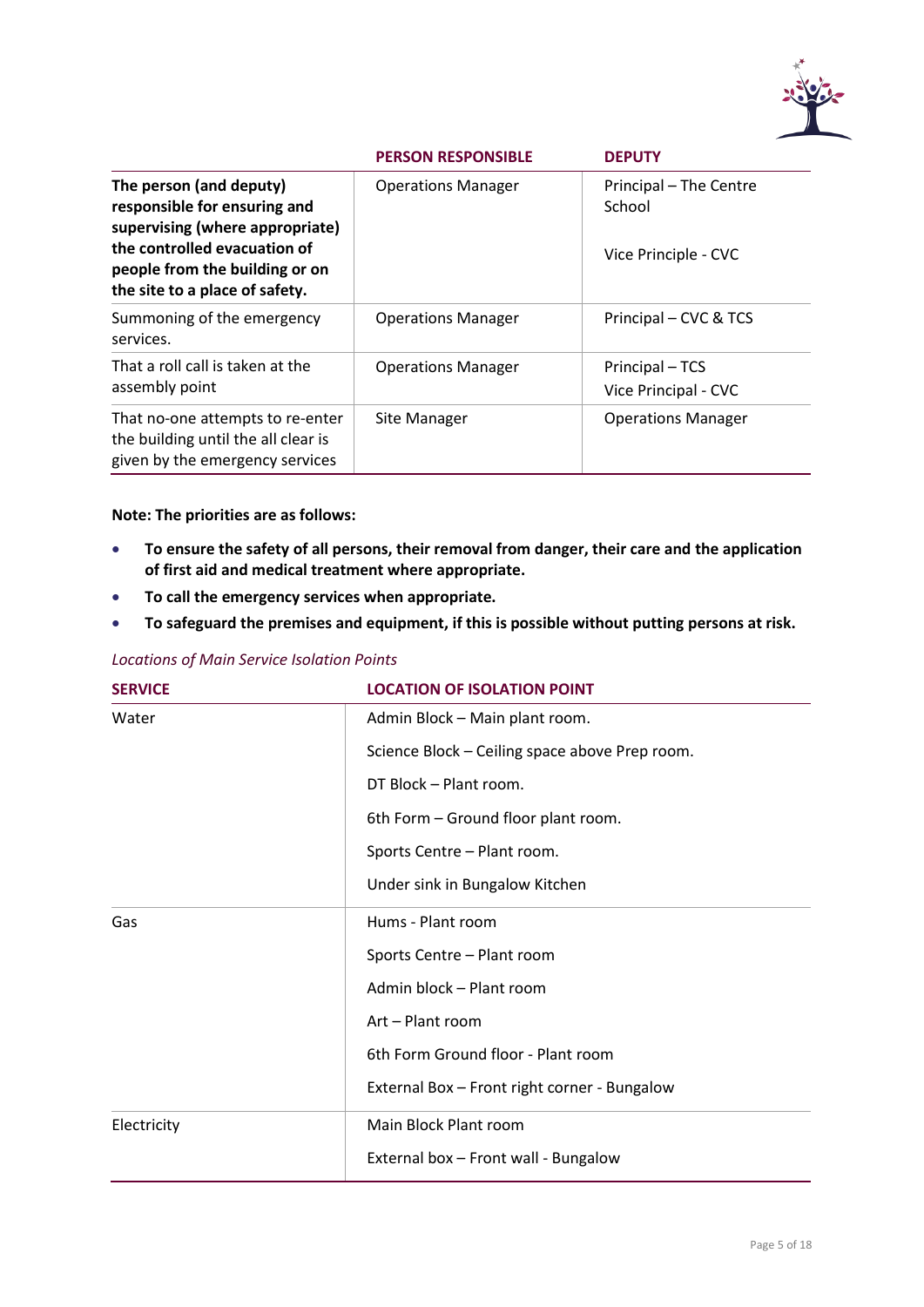

#### *Severe Weather*

During periods of severe weather, arrangements for maintaining safe access to, from and within the premises (e.g. clearing snow and ice) will be determined by:

Site Manager

#### <span id="page-7-0"></span>**Accidents and Medical Arrangements**

#### *Accident, Incident and Near Miss Reporting and Investigation*

Any employee who witnesses an accident, incident or near miss, or to whom one is reported, will make an entry in the accident report book as soon as possible after the event.

Accident book(s) are kept by the following people at the location specified:

#### **LOCATION OF ACCIDENT BOOK**

| All accidents or near misses are reported through the<br>Astrea Athena online system which is accessible by all<br>staff | All reports are reviewed by the<br><b>Operations Manager</b> |
|--------------------------------------------------------------------------------------------------------------------------|--------------------------------------------------------------|
|                                                                                                                          |                                                              |
| Person responsible for monitoring accidents, incidents<br>and near misses to identify trends and patterns:               | <b>Operations Manager</b>                                    |

The following types of incident must be reported using the Athena online system:

- All accidents, incidents and near misses involving employees
- All instances of verbal abuse, aggressive behaviour and violence towards employees
- Any incidents which result in pupils or members of the public requiring further medical treatment
- Any incidents which are RIDDOR reportable.

Where accidents are found to be caused by faulty plant, equipment, premises or unsafe systems of work action must be taken to remove or isolate the hazard and warn people until the necessary modifications or repairs can be made.

#### *First Aid*

The following employees are named first aiders:

| <b>NAME</b>              | <b>LOCATION / EXTENSION</b>   | <b>EXPIRY DATE OF CERTIFICATE</b> |
|--------------------------|-------------------------------|-----------------------------------|
| Primary First Aid Person | First Aid Room / Admin Office | December 2024                     |
| Julie Messal             |                               |                                   |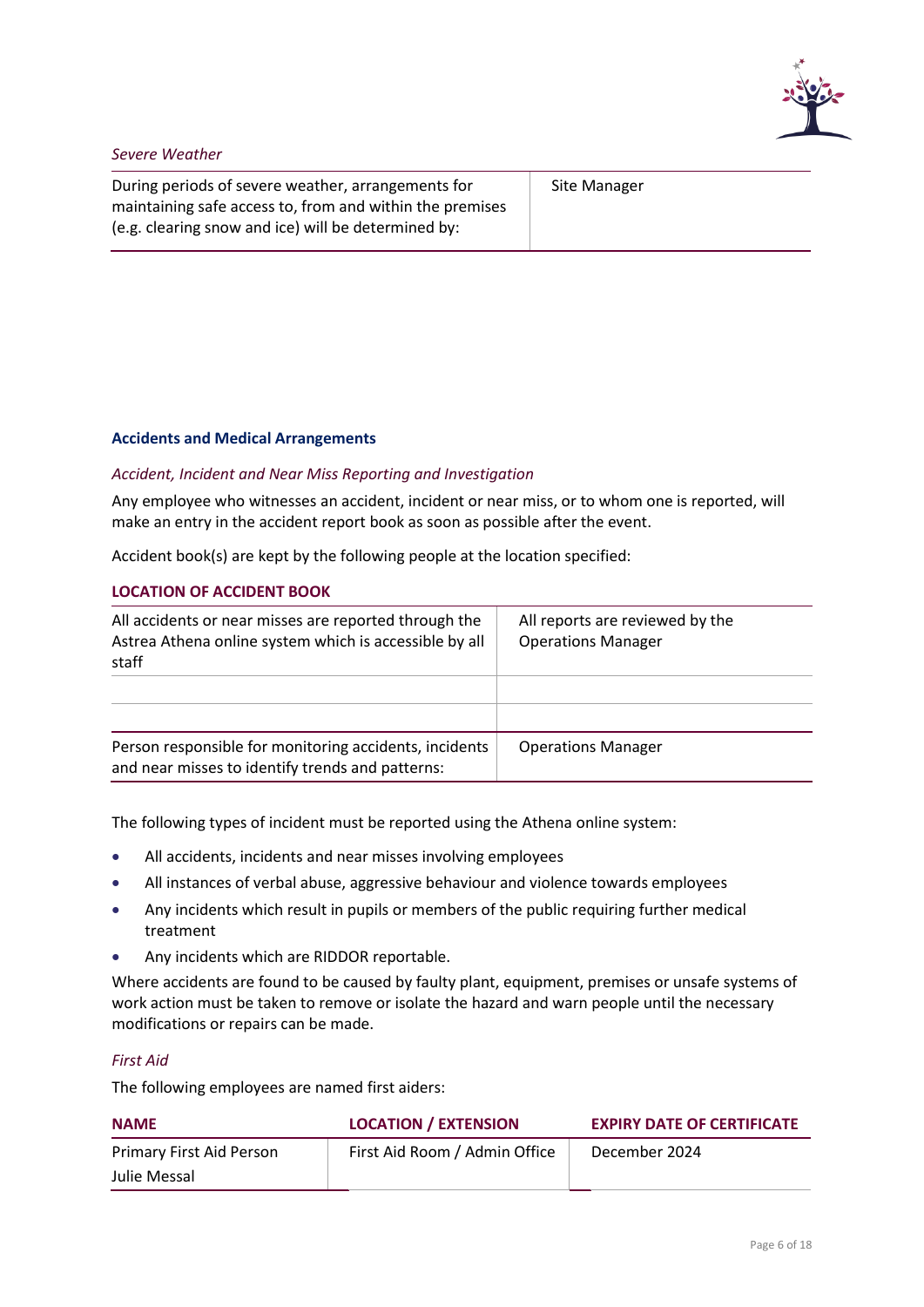

| <b>NAME</b>                                                                                    | <b>LOCATION / EXTENSION</b>                                                                                | <b>EXPIRY DATE OF CERTIFICATE</b>                                                                                          |
|------------------------------------------------------------------------------------------------|------------------------------------------------------------------------------------------------------------|----------------------------------------------------------------------------------------------------------------------------|
| Detail list of qualified First<br>Aiders is maintained within<br>the First Aid policy document | Detail list of qualified First<br>Aiders location is maintained<br>within the First Aid policy<br>document | Detail list of qualified First<br>Aiders expiry certificate dates<br>is maintained within the First<br>Aid policy document |
|                                                                                                |                                                                                                            |                                                                                                                            |

| Person responsible for ensuring first aid qualifications are<br>maintained: | <b>Operations Manager</b>    |
|-----------------------------------------------------------------------------|------------------------------|
| Person responsible for ensuring that first aid cover is provided            | Site Manager                 |
| for staff working out of normal school hours:                               | <b>Sports Centre Manager</b> |

First aid boxes and first aid record books are kept at the following locations in the school:

| <b>LOCATION OF</b><br><b>FIRST AID BOX</b><br><b>CVC</b> | <b>LOCATION OF</b><br><b>FIRST AID BOX</b><br><b>TCS</b> | <b>LOCATION OF FIRST AID</b><br><b>RECORD BOOK CVC</b> | <b>LOCATION OF FIRST AID</b><br><b>RECORD BOOK TCS</b> |
|----------------------------------------------------------|----------------------------------------------------------|--------------------------------------------------------|--------------------------------------------------------|
| First Aid Room                                           | The Centre<br>Building                                   | First Aid Room                                         | The Centre Building                                    |
| Main Kitchen CVC                                         | 6 <sup>th</sup> Form<br>Building                         |                                                        |                                                        |
| Staff Rooms x 6                                          |                                                          |                                                        |                                                        |
|                                                          | Mini Buses                                               |                                                        |                                                        |

| A monthly check on the location and contents of all first                                       | First Aid / Admin Assistant, CVC                                                      |
|-------------------------------------------------------------------------------------------------|---------------------------------------------------------------------------------------|
| aid boxes is carried out by:                                                                    | <b>Lead Instructor TCS</b>                                                            |
| Use of first aid materials and deficiencies should be                                           | First Aid / Admin Assistant, CVC                                                      |
| reported to:                                                                                    | <b>Lead Instructor TCS</b>                                                            |
| Address and telephone number of the nearest medical<br>centre / NHS GP:                         | Cottenham Surgery, 188 High St,<br>Cottenham, Cambridge CB24 8SE<br>Tel: 01954 250079 |
| Address and telephone number of the nearest hospital<br>with accident and emergency facilities: | Addenbrooke's Hospital, Hills Rd,<br>Cambridge CB2 0QQ, Tel: 01223<br>245151          |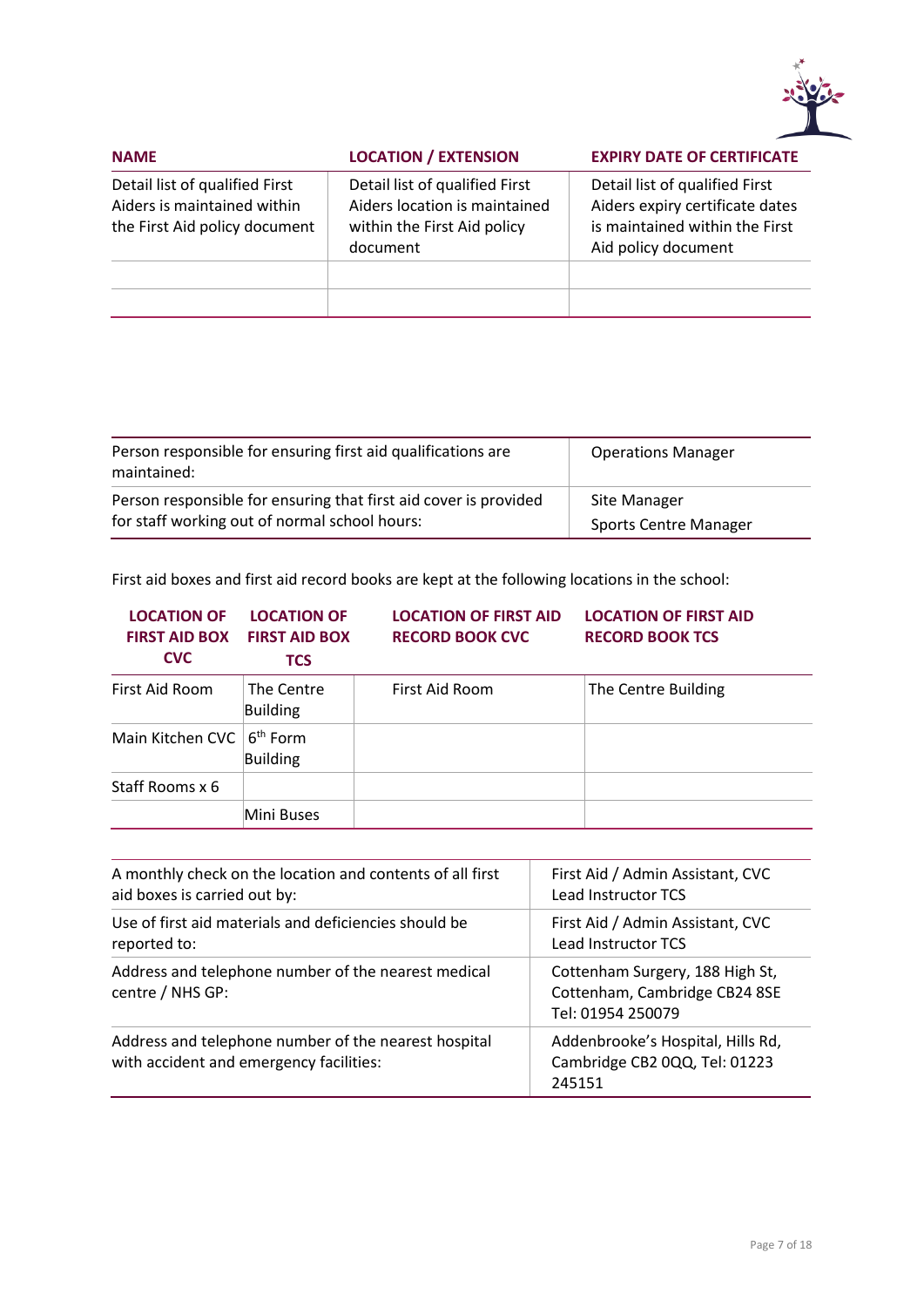

## *Administration of Medicines*

| Member of staff in the school with responsibility the | Student Services First Aid / Admin  |
|-------------------------------------------------------|-------------------------------------|
| development, maintenance and implementation of the    | Assistant, CVC Student Welfare Lead |
| medicines policy:                                     | TCS                                 |
| A copy of the medicines policy is available at:       | First Aid room                      |

| Person responsible for dealing with the administration of<br>medicines in accordance with current guidelines. Including<br>keeping records of parental permission, keeping medicines<br>secure, keeping records of administration, and safely<br>disposing of medicines which are no longer required:                                                                      | First:<br>Student Services First Aid / Admin<br>Assistant, CVC<br><b>Student Welfare Lead TCS</b><br>Deputy:<br>Admin Assistant, CVC |
|----------------------------------------------------------------------------------------------------------------------------------------------------------------------------------------------------------------------------------------------------------------------------------------------------------------------------------------------------------------------------|--------------------------------------------------------------------------------------------------------------------------------------|
| Person responsible for dealing with the administration of<br>controlled drugs (e.g. Ritalin) in accordance with the Misuse<br>of Drugs Act. Including keeping records of parental<br>permission, liaising with the providing pharmacist, keeping<br>medicines secure, keeping records of administration and<br>safely disposing of medicines which are no longer required: | <b>First Aider TCS</b><br>First:<br>Student Services First Aid / Admin<br>Assistant, CVC<br>Student Welfare Lead TCS                 |
|                                                                                                                                                                                                                                                                                                                                                                            | Deputy:<br>Admin Assistant CVC<br><b>First Aider TCS</b>                                                                             |
| Person(s) responsible for undertaking and reviewing the<br>care plans of pupils with medical needs:                                                                                                                                                                                                                                                                        | Student Services First Aid / Admin<br>Assistant, CVC<br><b>Student Welfare Lead TCS</b>                                              |

### <span id="page-9-0"></span>**Hazard Identification and Control**

#### *Risk Assessment*

## *Hazard Reporting and Follow Up*

| All employees, LECC/TMB and trustees must report any<br>hazards that could be a cause of serious or imminent<br>danger e.g. damaged electrical sockets, broken windows,<br>suspected gas leaks, wet or slippery floors immediately to: | Site Manager, CVC & TCS |
|----------------------------------------------------------------------------------------------------------------------------------------------------------------------------------------------------------------------------------------|-------------------------|
| Person responsible for initiating a risk assessment of<br>hazards identified and any remedial action decided upon:                                                                                                                     | Site Manager, CVC & TCS |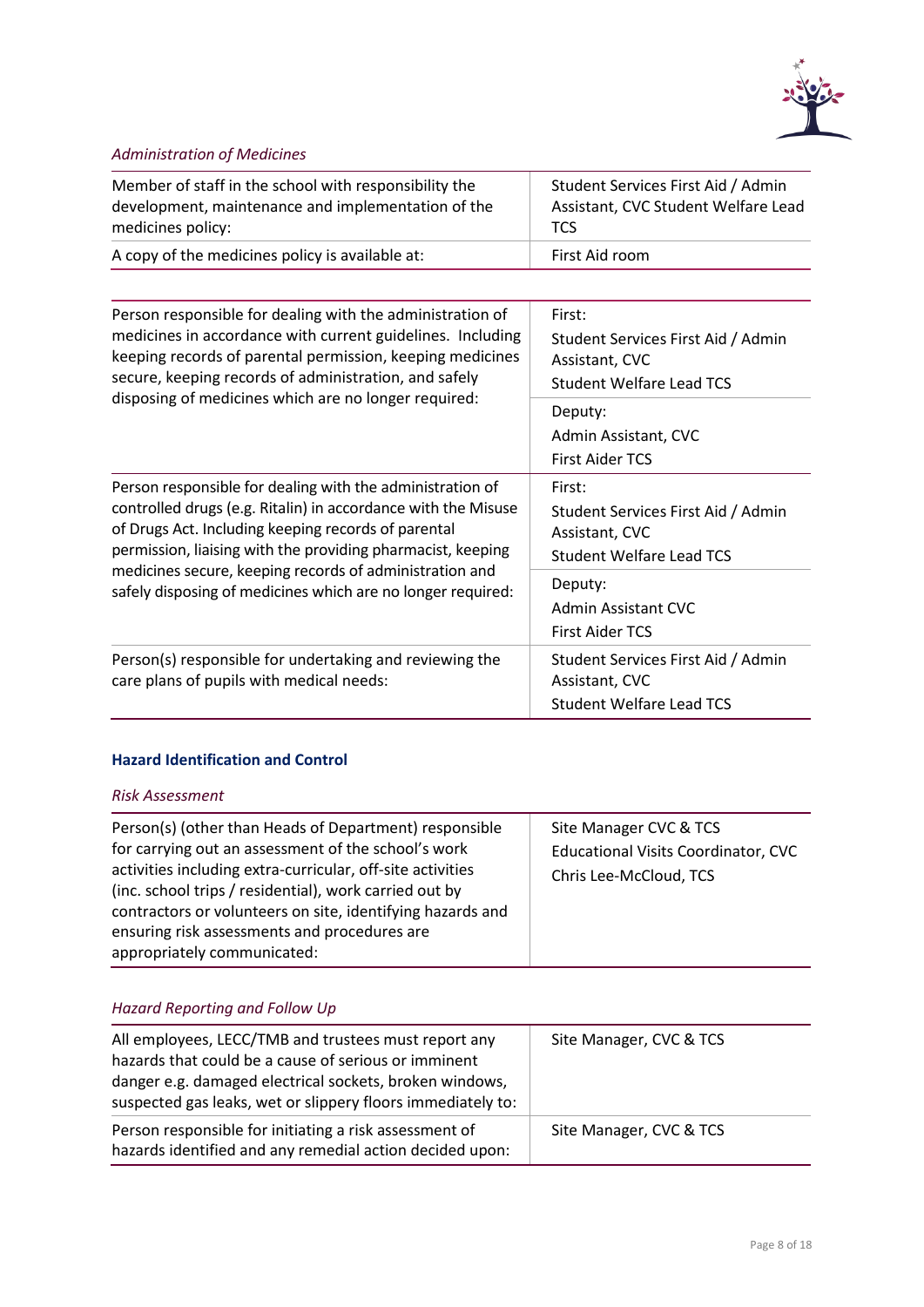

#### *Repairs and Maintenance*

| A person encountering any damage or wear and tear of<br>the premises which may constitute a hazard should report<br>it to: | Site Manager<br>premises@astreacottenham.org        |
|----------------------------------------------------------------------------------------------------------------------------|-----------------------------------------------------|
| Defective furniture must be taken out of use immediately<br>and reported to:                                               | Site Manager<br>premises@astreacottenham.org        |
| Person responsible for ordering repairs and maintenance:                                                                   | <b>Site Manager</b><br>premises@astreacottenham.org |

#### <span id="page-10-0"></span>**Information, Instruction and Training**

#### *Provision of Information*

| Person responsible for distributing all health and safety<br>information received from the Trust:                               | <b>Operations Manager</b>            |
|---------------------------------------------------------------------------------------------------------------------------------|--------------------------------------|
| Records of employees' signatures indicating that they have<br>received and understood health and safety information is<br>kept: | Principals PA                        |
| The health and safety notice board is sited:                                                                                    | Staff Room, CVC                      |
|                                                                                                                                 | The Centre Building, TCS             |
| Person responsible for ensuring documents are displayed                                                                         | <b>Operations Manager</b>            |
| on the health and safety notice board and keeping it up to<br>date:                                                             | Chris Lee-McCloud, TCS               |
| The HSE Health and Safety Law Poster is displayed:                                                                              | Staff Room, CVC                      |
|                                                                                                                                 | Servery, CVC                         |
|                                                                                                                                 | The Centre Building, TCS             |
| The Astrea Academy Trust Health and Safety Policy                                                                               | Staff Room and Site Office and staff |
| Statement is displayed:                                                                                                         | share point                          |

#### *Health and Safety Training*

| Person responsible for drawing to the attention of all    | <b>Operations Manager</b> |
|-----------------------------------------------------------|---------------------------|
| employees the following health and safety matters as part | Chris Lee-McCloud, TCS    |
| of their induction training:                              |                           |

- Health and Safety Policy (Trust and Departmental)
- Local asbestos register and disturbance procedure
- Risk assessments
- Fire and other emergency arrangements
- Accident reporting arrangements
- First aid arrangements
- Safe use of work equipment
- Good housekeeping, waste disposal and cleaning arrangements
- Hazard reporting and maintenance procedures
- Special hazards and responsibilities associated with their work activity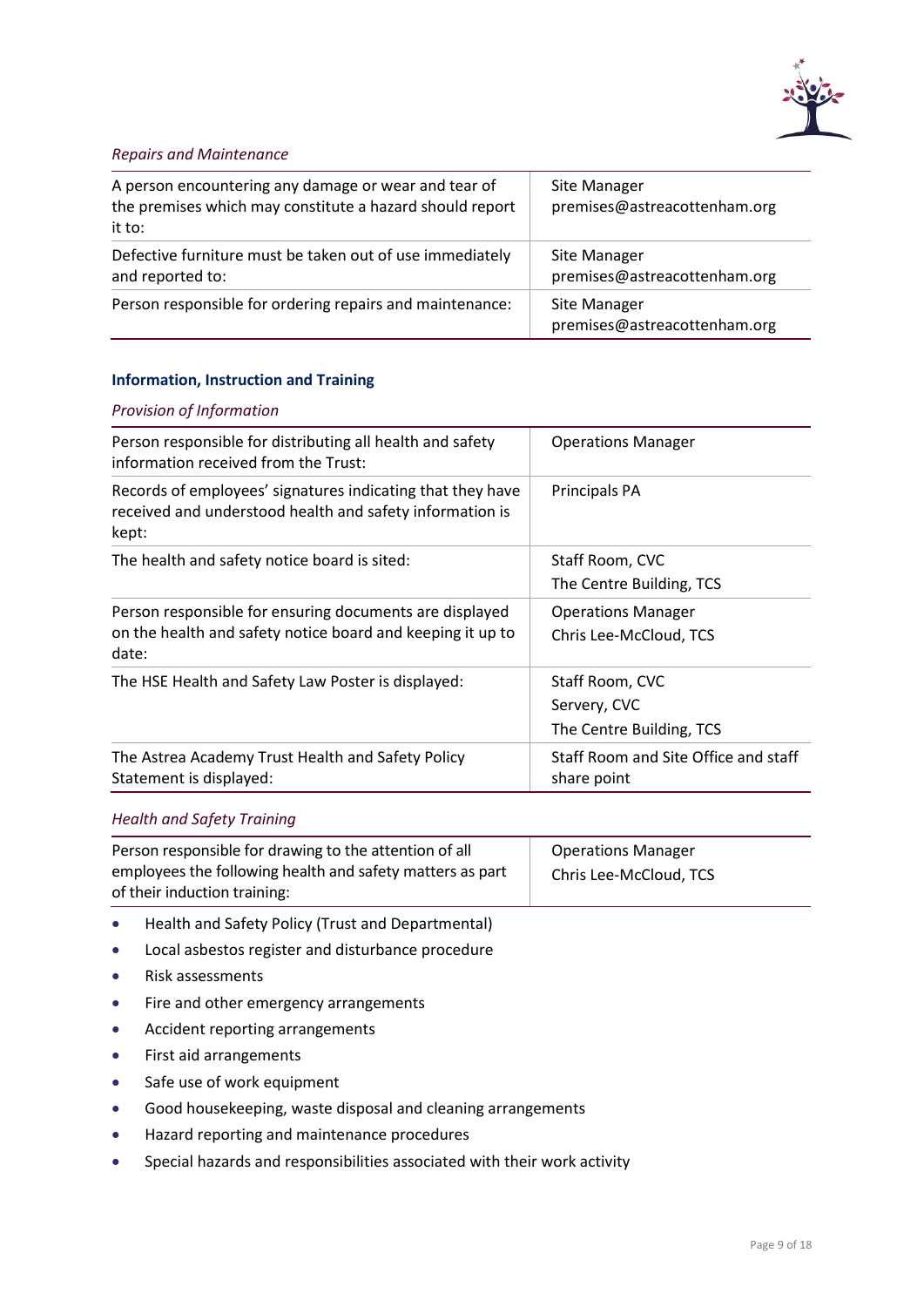

• Special needs of young employees (e.g. work experience placements).

| Person responsible for co-ordinating the provision of<br>health and safety training needs of employees in<br>consultation with their line managers: | <b>Operations Manager CVC</b><br><b>Principal TCS</b> |
|-----------------------------------------------------------------------------------------------------------------------------------------------------|-------------------------------------------------------|
| Person responsible for compiling and implementing the                                                                                               | <b>Operations Manager CVC</b>                         |
| school's annual health and safety training plan:                                                                                                    | <b>Principal TCS</b>                                  |
| Person responsible for reviewing the effectiveness of                                                                                               | <b>Operations Manager CVC</b>                         |
| health and safety training:                                                                                                                         | <b>Principal TCS</b>                                  |
| Employees who feel that they have need to health and<br>safety training of any kind must notify in writing the<br>contact person:                   | <b>Operations Manager CVC &amp; TCS</b>               |

#### <span id="page-11-0"></span>**Premises**

#### *Asbestos*

| Person with overall responsibility for managing asbestos:                                                    | Site Manager                         |
|--------------------------------------------------------------------------------------------------------------|--------------------------------------|
| The asbestos register is kept at:                                                                            | Site Office                          |
| Person with responsibility for ensuring the local asbestos<br>management plan is implemented and maintained: | Site Manager                         |
| The disturbance procedure is displayed in a (staff only)<br>area, at:                                        | Site Office                          |
| The condition of asbestos is monitored (periodically, in<br>accordance with register/LAMP) by:               | <b>Cambridgeshire County Council</b> |
| The LAMP is kept in:                                                                                         | Site Office                          |

## *Legionella*

| Person with overall responsibility for managing Legionella:                                                     | Site Manager                                          |
|-----------------------------------------------------------------------------------------------------------------|-------------------------------------------------------|
| The Legionella risk assessment is kept at:                                                                      | Site Office                                           |
| Person with responsibility for ensuring that remedial<br>actions from the risk assessment are followed through: | Site Manager                                          |
| The water temperatures and other maintenance tasks<br>associated with the water system are taken (monthly) by:  | Aquatide Tel: 0121 474 4282<br>Aquatideuk@Yahoo.co.uk |
| The flushing of little used outlets is carried out (weekly,<br>including school closure periods) by:            | Site team                                             |
| The log book is kept in:                                                                                        | Site Office                                           |

## *Fire*

| Person with overall responsibility for managing fire safety: | <b>Operations Manager</b> |
|--------------------------------------------------------------|---------------------------|
| The fire risk assessment is kept at:                         | Site Office               |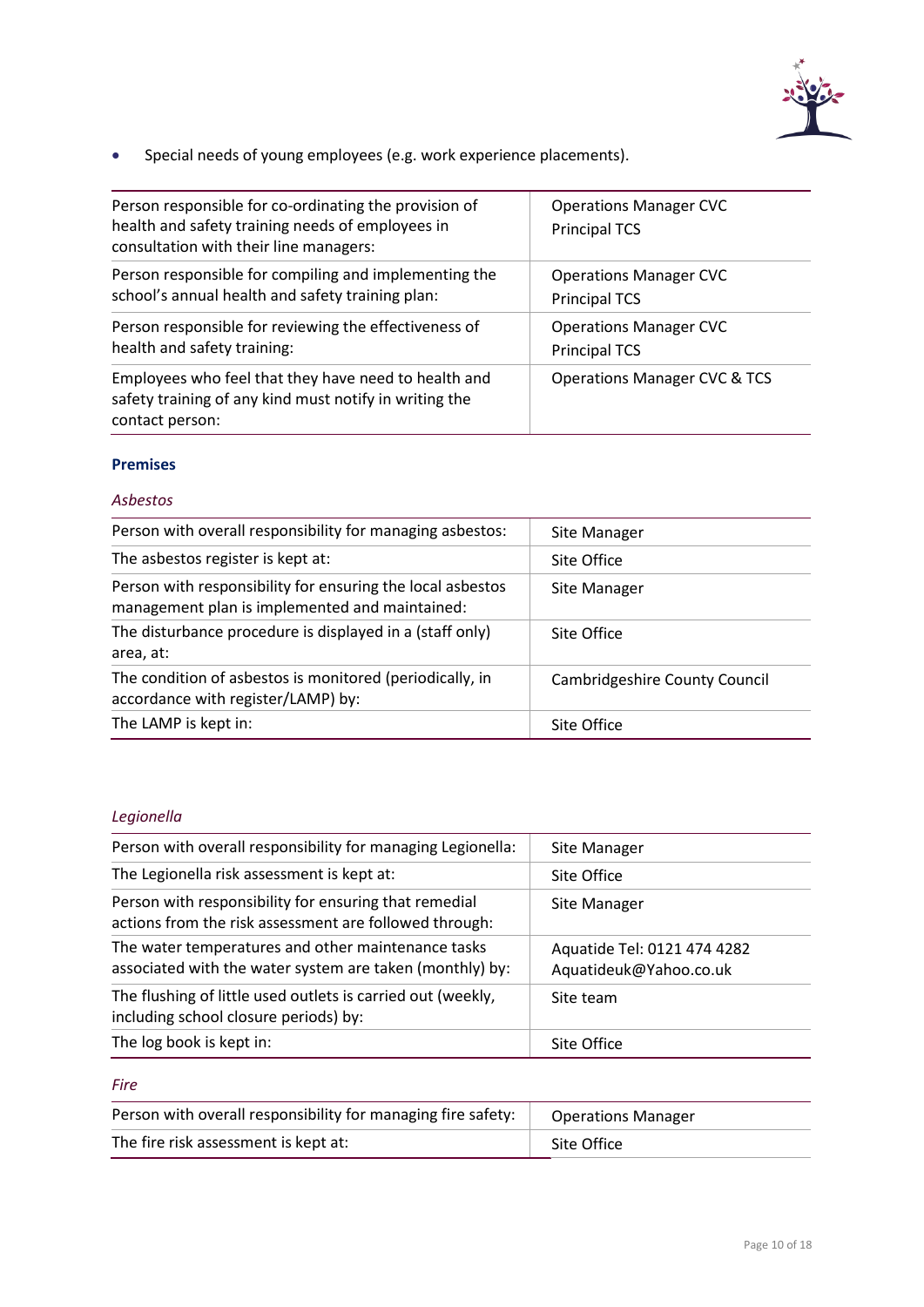

| Person with responsibility for ensuring that remedial<br>actions from the risk assessment are followed through: | Site Manager |
|-----------------------------------------------------------------------------------------------------------------|--------------|
| Person responsible for routine maintenance and servicing<br>of fire safety equipment:                           | Site Manager |
| The log book is kept in:                                                                                        | Site Office  |

## <span id="page-12-0"></span>**Security**

#### *Premises*

| Person (and their deputy) responsible for unlocking and<br>locking the building, arming / disarming security alarms | First: Site Manager |
|---------------------------------------------------------------------------------------------------------------------|---------------------|
| etc:                                                                                                                | Deputy: Caretakers  |

#### *Visitors*

| On arrival all visitors must report to:        | Reception |
|------------------------------------------------|-----------|
| Where they will be issued with;                |           |
| $\star$ An identification badge                |           |
| $\star$ Relevant health and safety information |           |
| $\star$ Sign the visitors book                 |           |
|                                                |           |

## *Lone Working*

| Person responsible for ensuring risk assessments are  | Site Manager |
|-------------------------------------------------------|--------------|
| prepared and implemented for lone working activities: |              |

#### <span id="page-12-1"></span>**Use of Premises Outside School Hours**

| Person responsible for co-ordinating lettings of the<br>premises in accordance with the lettings procedure: | Site Manager             |
|-------------------------------------------------------------------------------------------------------------|--------------------------|
| Person responsible for checking that the letting organisation<br>assessments and appropriate insurance:     | Site Manager             |
| Person responsible for checking that the premises are                                                       | Site Manager & Site team |
| left in reasonable order by other users before locking up is:                                               |                          |

#### <span id="page-12-2"></span>**Control of Contractors**

| Person responsible for commissioning building work and is | Site Manager |
|-----------------------------------------------------------|--------------|
| aware of their legal duties under the                     |              |
| Construction (Design and Management) Regulations:         |              |
| (Note: this may differ dependant on individual            |              |
| requirements of a project)                                |              |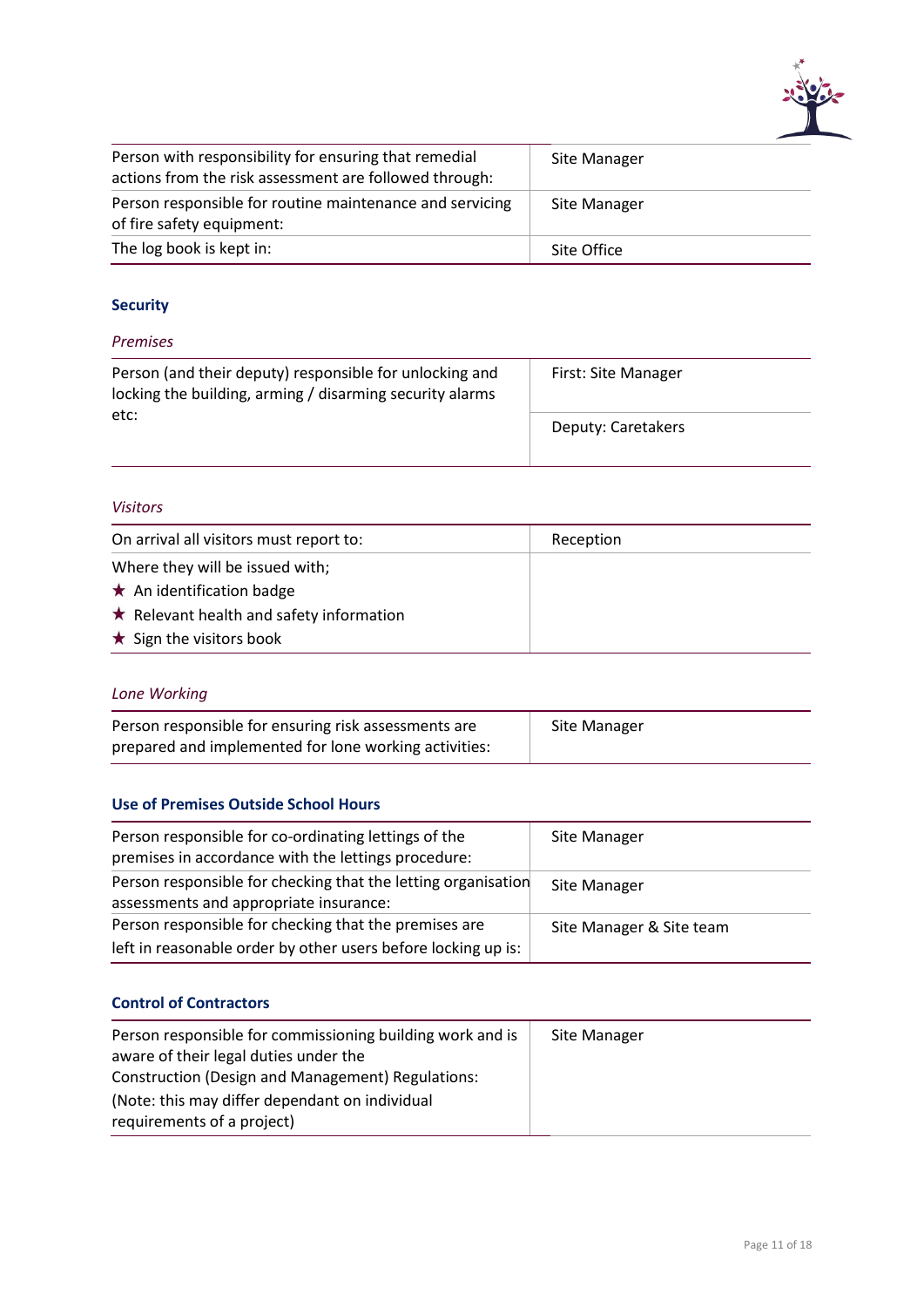

| Person responsible for the completion of the Notification<br>of Building Works form and sending to H&S team in timely<br>manner:                                                                  | Site Manager |
|---------------------------------------------------------------------------------------------------------------------------------------------------------------------------------------------------|--------------|
| Person responsible for selecting contactors and vetting<br>contractors' health and safety, policies, risk assessments,<br>method statements, insurance and past health and safety<br>performance: | Site Manager |
| Responsibility for liaison and monitoring of contractors:                                                                                                                                         | Site Manager |

## <span id="page-13-0"></span>**Work Equipment Powered Access Equipment, Mobile Access Platforms, Tower Scaffolds**

| Person responsible for selection, inspection, maintenance,<br>training, supervision, safe use and risk assessment: | Site Manager |
|--------------------------------------------------------------------------------------------------------------------|--------------|
| Person(s) authorised and competent to operate and use:                                                             | None         |

#### *Ladders*

| Person responsible for selection, inspection, maintenance,<br>training, supervision, safe use and risk assessment: | Site Manager |
|--------------------------------------------------------------------------------------------------------------------|--------------|
| Person(s) authorised and competent to operate and use:                                                             | None         |
| $C+$ onladdoro                                                                                                     |              |

#### *Stepladders*

| Person responsible for selection, inspection, maintenance,<br>training, supervision, safe use and risk assessment: | Site Manager |
|--------------------------------------------------------------------------------------------------------------------|--------------|
| Person(s) authorised and competent to operate and use:                                                             | None         |

## *Manual Handling Equipment*

| Person responsible for ensuring that sack barrows, flat-bed<br>trolleys etc. are maintained in safe condition:                                                                                    | Site Manager                                                        |
|---------------------------------------------------------------------------------------------------------------------------------------------------------------------------------------------------|---------------------------------------------------------------------|
| <b>Equipment Provided for Pupils with Special Educational Needs</b>                                                                                                                               |                                                                     |
| Person responsible for ensuring all hoists, used for moving<br>people receive a thorough examination and service every<br>six months by a competent contractor and kept in good<br>working order: | N/A                                                                 |
| Person responsible for ensuring that slings are laundered<br>regularly (in accordance with manufacturers instruction)<br>and kept in a hygienic condition:                                        | N/A                                                                 |
| Person responsible for ensuring all wheelchairs, standing<br>frames are inspected and serviced annually by a<br>competent person, kept in a hygienic condition and in<br>good working order:      | First Aid / Admin Assistant, CVC<br><b>Student Welfare Lead TCS</b> |
| Person responsible for ensuring that other special needs<br>equipment is kept in good working order and serviced<br>appropriately:                                                                | N/A                                                                 |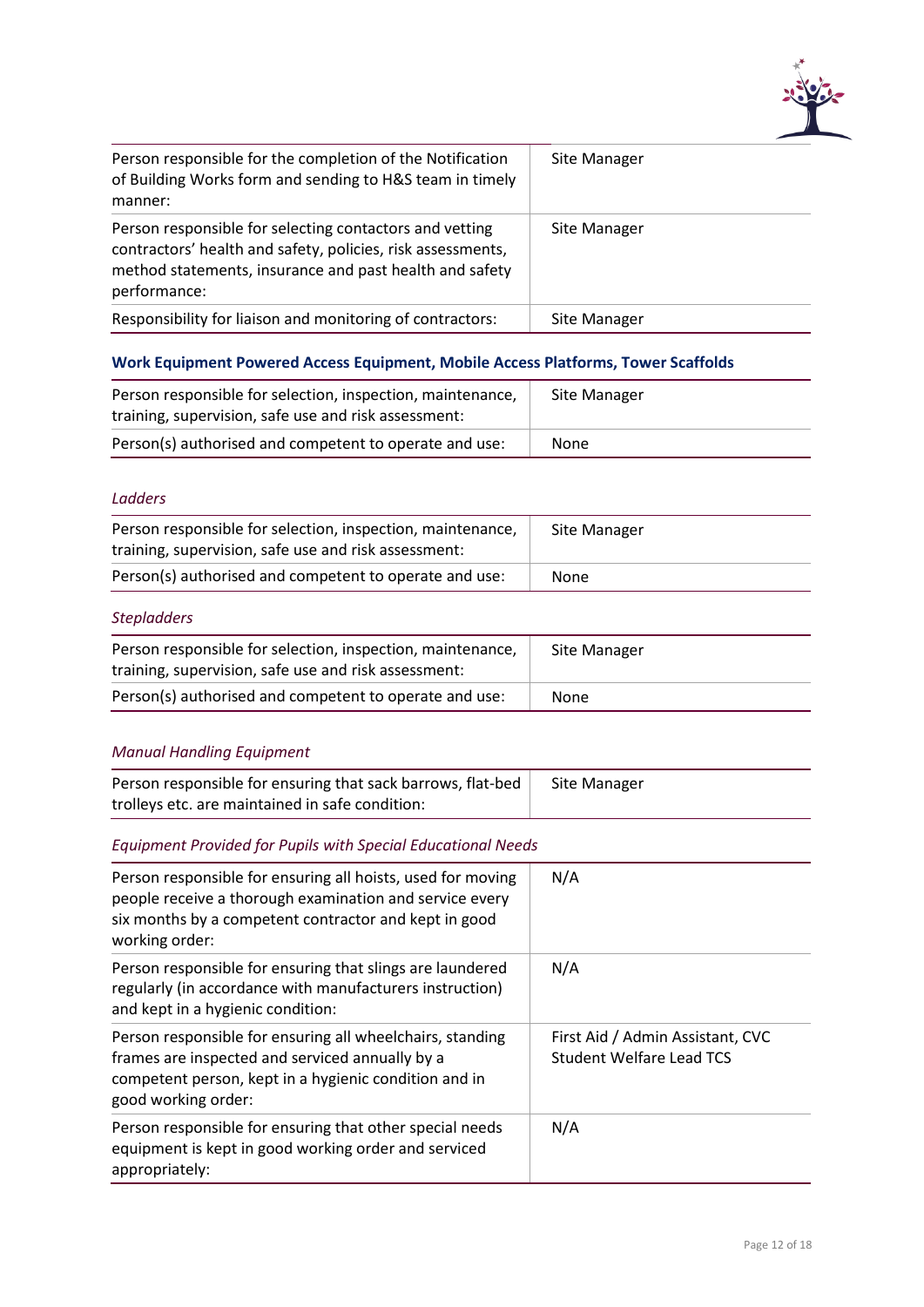

## *Lifts*

| Person responsible for ensuring lifts receive a thorough | Site Manager |
|----------------------------------------------------------|--------------|
| examination and service every six months:                |              |

#### *Pressure Vessels*

| Person responsible for arranging a written scheme, | Site Manager |
|----------------------------------------------------|--------------|
| thorough examination and maintenance of pressure   |              |
| vessels:                                           |              |

## *Caretaking and Cleaning Equipment*

| Person responsible for selection, inspection, maintenance,<br>training, supervision, safe use and risk assessment: | Site Manager       |
|--------------------------------------------------------------------------------------------------------------------|--------------------|
| Person(s) authorised and competent to operate and use:                                                             | All Cleaning Staff |

#### *Science*

| Person responsible for selection, inspection, maintenance,<br>training, supervision, safe use and risk assessment:                                            | <b>Head of Department</b>                  |
|---------------------------------------------------------------------------------------------------------------------------------------------------------------|--------------------------------------------|
| Person responsible for the chemical inventory:                                                                                                                | Head of Department / Science<br>Technician |
| Person(s) responsible for instructing pupils in the safe use<br>of equipment and correct use of PPE before they use it and<br>checking they use it correctly: | <b>Head of Department</b><br>Science Staff |
| Person responsible for Science Codes of Practice / Policy /<br>risk assessments:                                                                              | <b>Head of Department</b>                  |
| The Radiation Protection Supervisor:                                                                                                                          | Mr M Need                                  |

## *Design and Technology Equipment (Resistant and Compliant Materials)*

| Person responsible for selection, inspection, maintenance,<br>training, supervision. Safe use and risk assessment:                                                       | <b>Head of Department</b> |
|--------------------------------------------------------------------------------------------------------------------------------------------------------------------------|---------------------------|
| Person responsible for the chemical inventory:                                                                                                                           | <b>Head of Department</b> |
| Person(s) authorised to operate and use:                                                                                                                                 | <b>Head of Department</b> |
| Person(s) responsible for instructing pupils in the safe use<br>of equipment and correct use of PPE before they use it and<br>checking they use it correctly:            | <b>Head of Department</b> |
| Person(s) responsible for ensuring that all machinery is<br>adequately maintained including guarded and that the<br>guards are in position when the equipment is in use: | <b>Head of Department</b> |
| Person responsible for DT Codes of Practice/ Policy /<br>risk assessments:                                                                                               | <b>Head of Department</b> |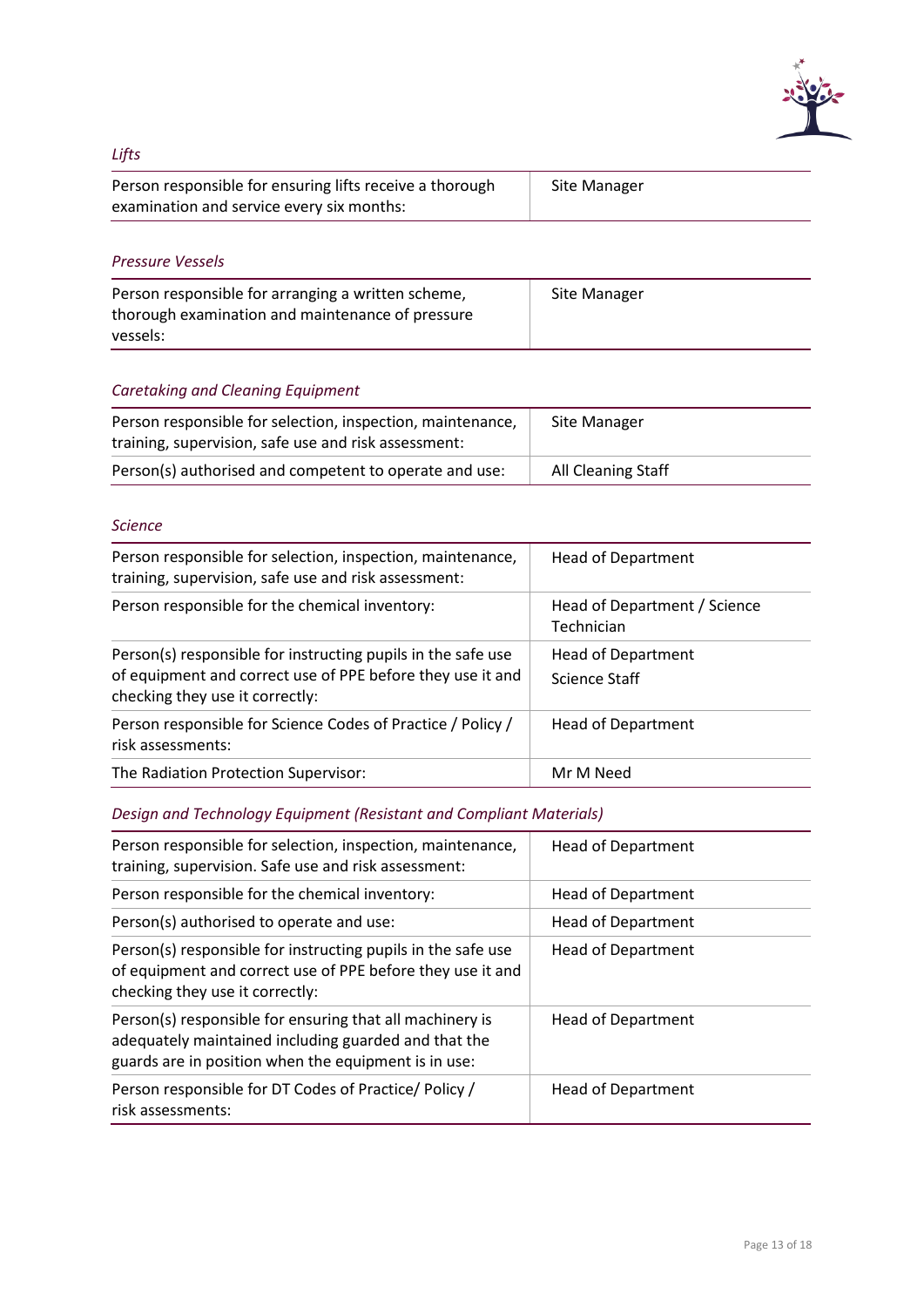

## *Design and Technology Equipment (Food Technology and Textiles)*

| Person responsible for selection, inspection, maintenance,<br>training, supervision, safe use and risk assessment:                                            | <b>Head of Department</b> |
|---------------------------------------------------------------------------------------------------------------------------------------------------------------|---------------------------|
| Person(s) authorised to operate and use:                                                                                                                      | <b>Head of Department</b> |
| Person(s) responsible for ensuring that temperature of the<br>refrigerator and freezer are monitored and logged:                                              | <b>Head of Department</b> |
| Person responsible for ensuring an adequate schedule of<br>deep cleaning is carried out in the food technology area:                                          | <b>Head of Department</b> |
| Person(s) responsible for instructing pupils in the safe use<br>of equipment and correct use of PPE before they use it and<br>checking they use it correctly: | <b>Head of Department</b> |
| Person responsible for Food Technology and Textiles)<br>Codes of Practice/ Policy / risk assessments:                                                         | <b>Head of Department</b> |

## *Art and Design Equipment (Fine Arts)*

| Person responsible for selection, inspection, maintenance,<br>training, supervision, safe use and risk assessment:                                            | <b>Head of Department</b> |
|---------------------------------------------------------------------------------------------------------------------------------------------------------------|---------------------------|
| Person(s) authorised to operate and use:                                                                                                                      | <b>Head of Department</b> |
| Person responsible for the chemical inventory:                                                                                                                | <b>Head of Department</b> |
| Person(s) responsible for instructing pupils in the safe use<br>of equipment and correct use of PPE before they use it and<br>checking they use it correctly: | <b>Head of Department</b> |
| Person responsible for Art Codes of Practice/ Policy /<br>risk assessments:                                                                                   | <b>Head of Department</b> |

## *Art and Design Equipment (Ceramics)*

| Person responsible for selection, inspection, maintenance,<br>training, supervision, safe use and risk assessment:                                            | <b>Head of Department</b> |
|---------------------------------------------------------------------------------------------------------------------------------------------------------------|---------------------------|
| Person(s) authorised to operate and use:                                                                                                                      | <b>Head of Department</b> |
| Person responsible for the chemical inventory:                                                                                                                | <b>Head of Department</b> |
| Person(s) responsible for instructing pupils in the safe use<br>of equipment and correct use of PPE before they use it and<br>checking they use it correctly: | <b>Head of Department</b> |
| Person responsible for Art Codes of Practice/ Policy /<br>risk assessments:                                                                                   | <b>Head of Department</b> |

#### *PE Equipment*

| Person responsible for selection, inspection, maintenance,<br>training, supervision, safe use and risk assessment: | Head of Department        |
|--------------------------------------------------------------------------------------------------------------------|---------------------------|
| Person(s) responsible for regular daily visual inspection                                                          | <b>Head of Department</b> |
| and in-house routine inspection:                                                                                   | <b>PE Staff</b>           |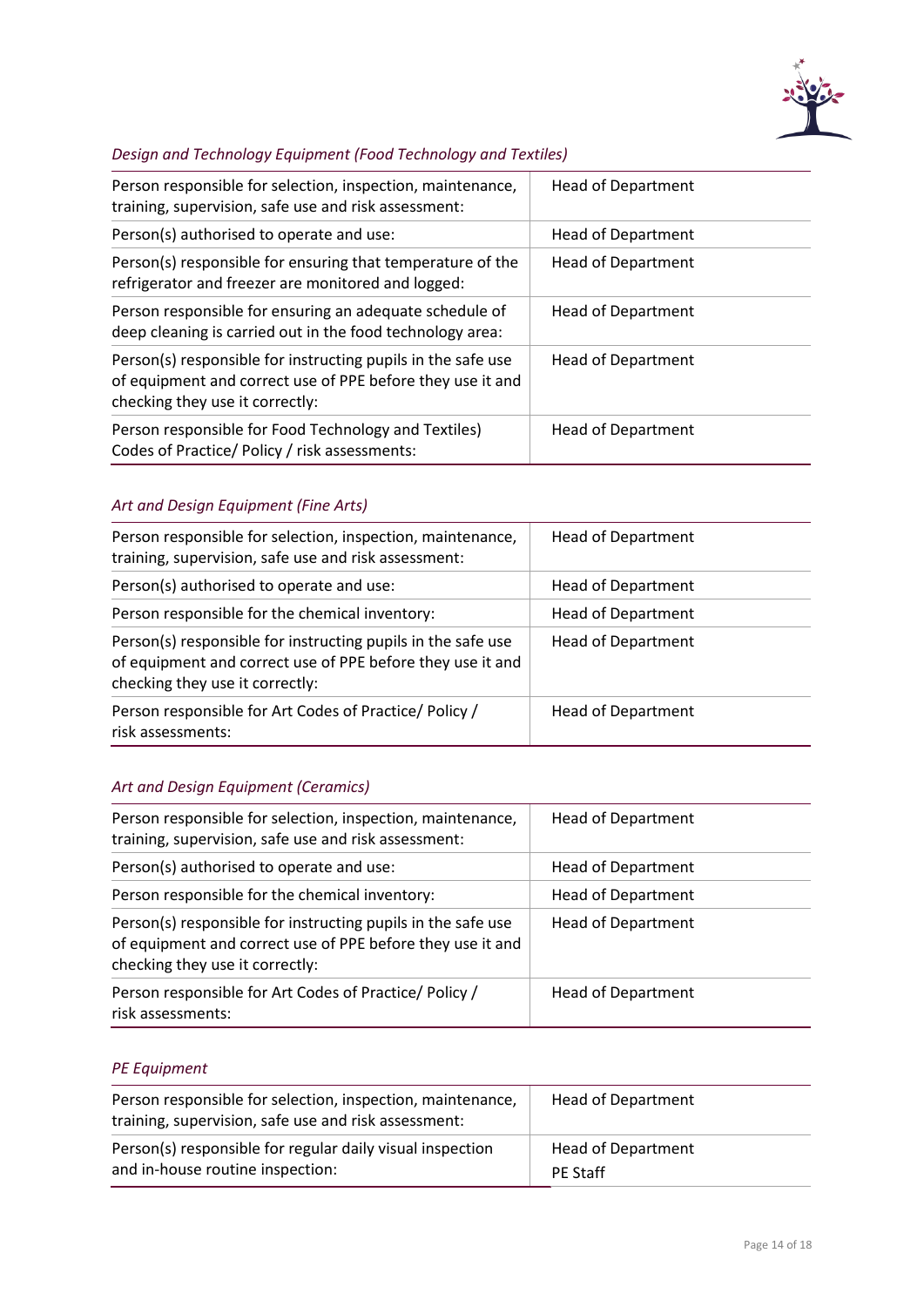

| Contractor responsible for annual full inspection and<br>report:          | <b>REJB, Sport Services</b> |
|---------------------------------------------------------------------------|-----------------------------|
| Person responsible for PE Codes of Practice/Policy / risk<br>assessments: | <b>Head of Department</b>   |

#### *Stage Lighting Equipment*

| Person responsible for selection, inspection, maintenance,<br>training, supervision, safe use and risk assessment: | Site Manager |
|--------------------------------------------------------------------------------------------------------------------|--------------|
| Person(s) authorised and competent to operate and use:                                                             | Peter Holt   |

#### *Mobile Staging and Seating*

| Person responsible for selection, inspection, maintenance,<br>training, supervision, safe use and risk assessment: | Site Manager |
|--------------------------------------------------------------------------------------------------------------------|--------------|
| Person(s) authorised and competent to operate and use:                                                             | Peter Holt   |

#### *Portable Electrical Appliances and Hard Wiring Circuits*

| Person responsible for ensuring the hard wiring circuits is<br>periodically inspected (every 5 years):                                         | Site Manager |
|------------------------------------------------------------------------------------------------------------------------------------------------|--------------|
| Person responsible for ensuring remedial actions are<br>undertaken from the hard wiring circuits inspection and<br>retaining a record of this: | Site Manager |
| Person responsible for ensuring portable electrical<br>appliance testing is carried out at appropriate intervals and<br>recorded:              | Site Manager |

| Person(s) responsible for carrying out formal visual<br>inspection and testing:                                                                                                                                 | Site Manager |
|-----------------------------------------------------------------------------------------------------------------------------------------------------------------------------------------------------------------|--------------|
| Staff must not bring onto the premises any portable<br>electrical appliances unless authorised and have been<br>portable appliance tested. The person responsible for<br>authorising their use on the premises: | Site Manager |

#### *Display Screen Equipment (DSE)*

The following employees are classified as users of display screen equipment and an assessment will be undertaken of their workstations.

| <b>EMPLOYEE NAME</b>                                                                                                        | <b>JOB TITLE</b>            |
|-----------------------------------------------------------------------------------------------------------------------------|-----------------------------|
| A list of DSE assessments for all staff is held separately and<br>will include all staff who work using a desktop or laptop | Support Staff / Admin Roles |
| As above                                                                                                                    | <b>Teaching Staff</b>       |
|                                                                                                                             |                             |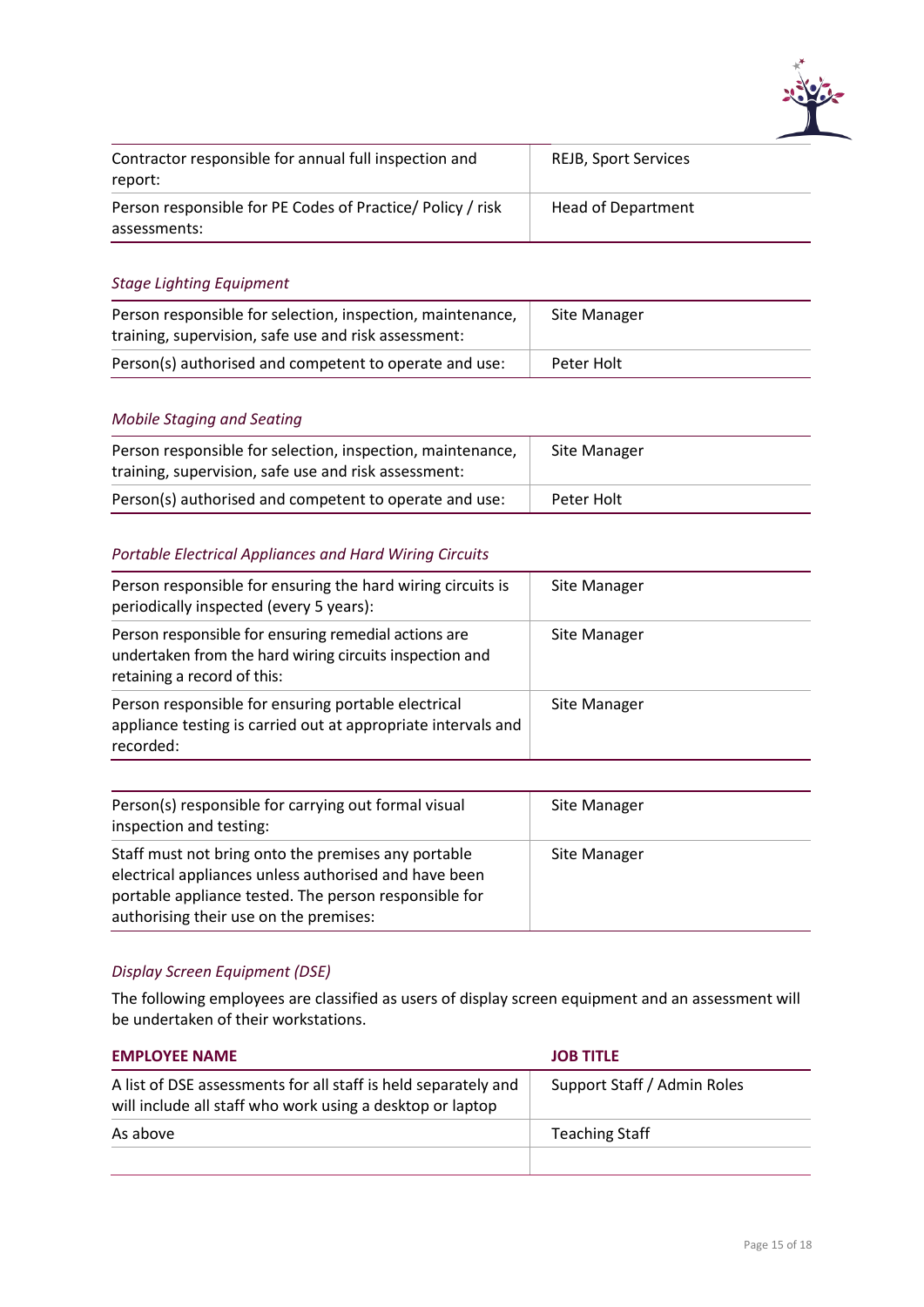

| Person responsible for implementing the requirements of | IT Mai |
|---------------------------------------------------------|--------|
| the DSE risk assessment:                                |        |

### *Swimming Pools*

| Person responsible for ensuring the swimming pool is:                                                                                                                                  | N/A |
|----------------------------------------------------------------------------------------------------------------------------------------------------------------------------------------|-----|
| $\star$ Correctly and safely maintained                                                                                                                                                |     |
| $\star$ Regular inspections are carried out                                                                                                                                            |     |
| $\star$ Remedial action is taken or if necessary the pool is<br>taken out of use where necessary                                                                                       |     |
| ★ Appropriate records are kept                                                                                                                                                         |     |
| Person responsible for ensuring the swimming pool is used<br>only by authorised persons in accordance with the code of<br>safe practice, with lifesavers and adequate supervision etc. | N/A |

#### *Vehicles*

| Employees who are required to use their private vehicle      | Site Manager |
|--------------------------------------------------------------|--------------|
| for official business are responsible for gaining            |              |
| authorisation from:                                          |              |
|                                                              |              |
| They will ensure the driver has a valid licence, appropriate |              |
| insurance, the vehicle is road worthy and fitted with        |              |
|                                                              |              |
| suitable seat belts for each passenger.                      |              |
| Person responsible for arranging insurance and               | Site Manager |
| maintenance of vehicles to the standards laid down           |              |
|                                                              |              |
| by the Trust.                                                |              |

| Person responsible for authorising the use of the school<br>minibus, ensuring risk assessments are completed, drivers<br>have passed their minibus test etc. | <b>Finance Assistant</b>                          |
|--------------------------------------------------------------------------------------------------------------------------------------------------------------|---------------------------------------------------|
| Person responsible for maintaining vehicles and ensuring<br>that they are to a legal roadworthy standard:                                                    | Site Manager<br>Third party - D Ryan, 07977534190 |
| Person responsible for maintaining a list of authorised<br>drivers of school vehicles who have passed the<br>required test:                                  | <b>Finance Assistant</b>                          |

#### <span id="page-17-0"></span>**Substances and Personal Protective Equipment**

#### *Hazardous Substances*

Inventories of hazardous substances used in the school are maintained by the following employees at the locations specified:

|            | <b>PERSON RESPONSIBLE</b>      | <b>LOCATION / EXTENSION</b> |
|------------|--------------------------------|-----------------------------|
| Caretaking | Site Manager                   | Site Office                 |
| Cleaning   | Site Manager                   | Site Office                 |
| Catering   | Kitchen Manager / Head of Dept | Kitchen                     |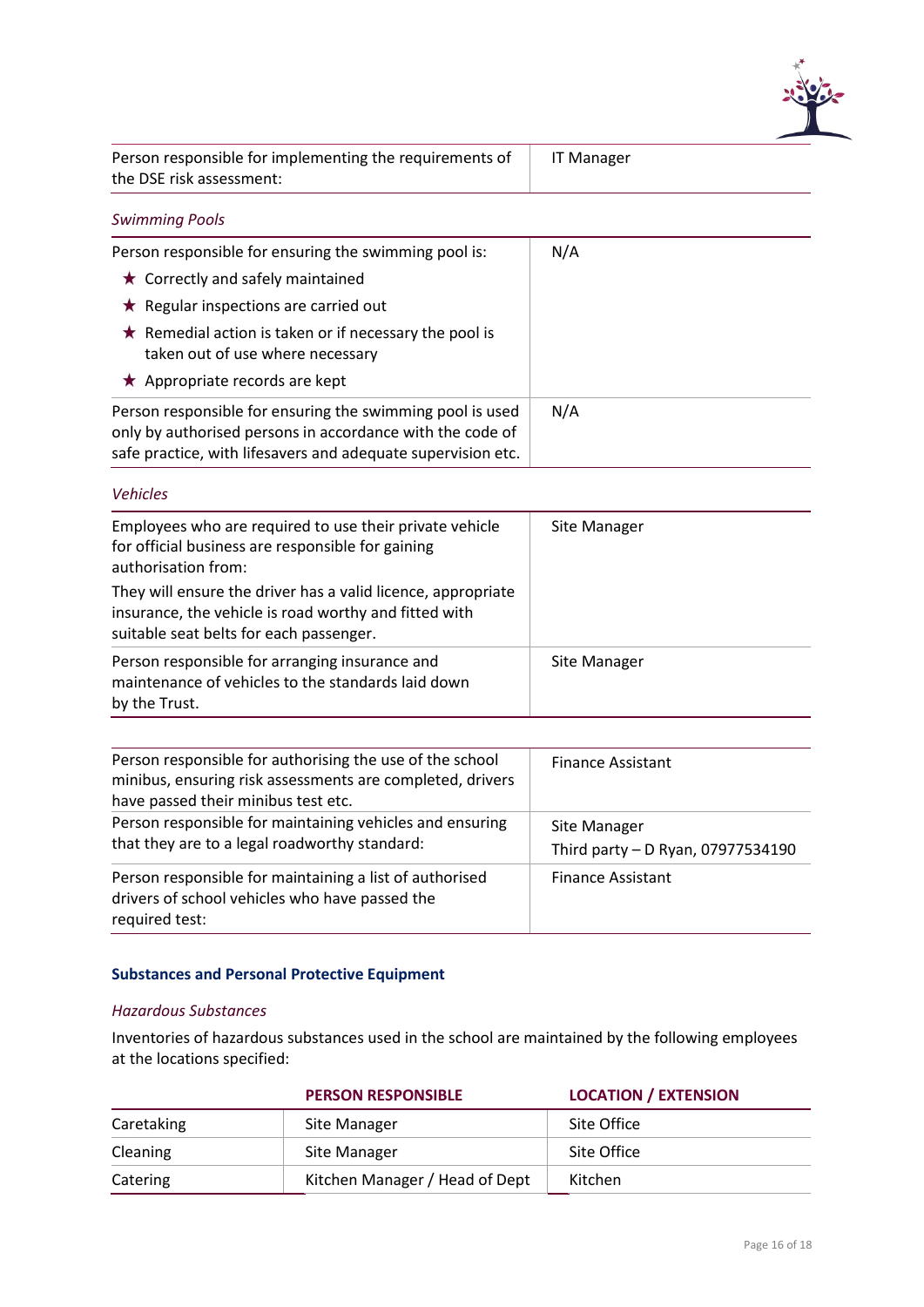

#### **PERSON RESPONSIBLE LOCATION / EXTENSION**

| <b>LOCATION / EXTENSION</b> |  |
|-----------------------------|--|
|-----------------------------|--|

| <b>Grounds Maintenance</b> | <b>Grounds Maintenance</b><br><b>Contractors</b> |                       |
|----------------------------|--------------------------------------------------|-----------------------|
| Other (please state):      | Senior Science Technician                        | Science Lab/Prep room |
|                            |                                                  |                       |

| Copies of all the hazardous substances inventories are held<br>centrally in:                                                                                                              | Site Office               |
|-------------------------------------------------------------------------------------------------------------------------------------------------------------------------------------------|---------------------------|
| Person responsible for obtaining the latest Hazards / MSDS<br>and undertaking / updating the COSHH risk assessments:                                                                      | Site Manager / Dept Heads |
| Person responsible for ensuring local exhaust ventilation<br>(e.g. fans, kitchen ventilation, dust extraction etc.) will<br>receive a thorough examination by an appointed<br>contractor: | Site Manager              |

## *Personal Protective Equipment (PPE)*

| Person(s) (other than Heads of Departments) responsible<br>for inspecting PPE termly and replacing PPE when<br>required are:                               | Site Manager |
|------------------------------------------------------------------------------------------------------------------------------------------------------------|--------------|
| Person responsible for the risk assessment, provision,<br>storage, maintenance, inspection, repair and replacement<br>of respiratory protective equipment: | N/A          |

## <span id="page-18-0"></span>**Housekeeping and Waste**

#### *Cleaning Arrangements*

| Person(s) (other than Heads of Departments) responsible<br>for informing the waste authority of any items of general<br>waste to be collected but not covered by the general<br>waste agreement: | Site Manager                                 |
|--------------------------------------------------------------------------------------------------------------------------------------------------------------------------------------------------|----------------------------------------------|
| A member of staff who is concerned that cleaning<br>arrangements are causing a hazard which cannot be<br>rectified immediately should report the matter to:                                      | Site Manager<br>premises@astreacottenham.org |

## *Waste Management and Disposal*

Waste will be collected daily by:

| Person(s) (other than Heads of Departments) responsible<br>for ensuring the safe storage of waste in appropriately<br>secure containers and are chained after emptying: | Site Manager                                 |
|-------------------------------------------------------------------------------------------------------------------------------------------------------------------------|----------------------------------------------|
| All members of staff are responsible for reporting<br>accumulations of waste, or large items that require special<br>attention to:                                      | Site Manager<br>premises@astreacottenham.org |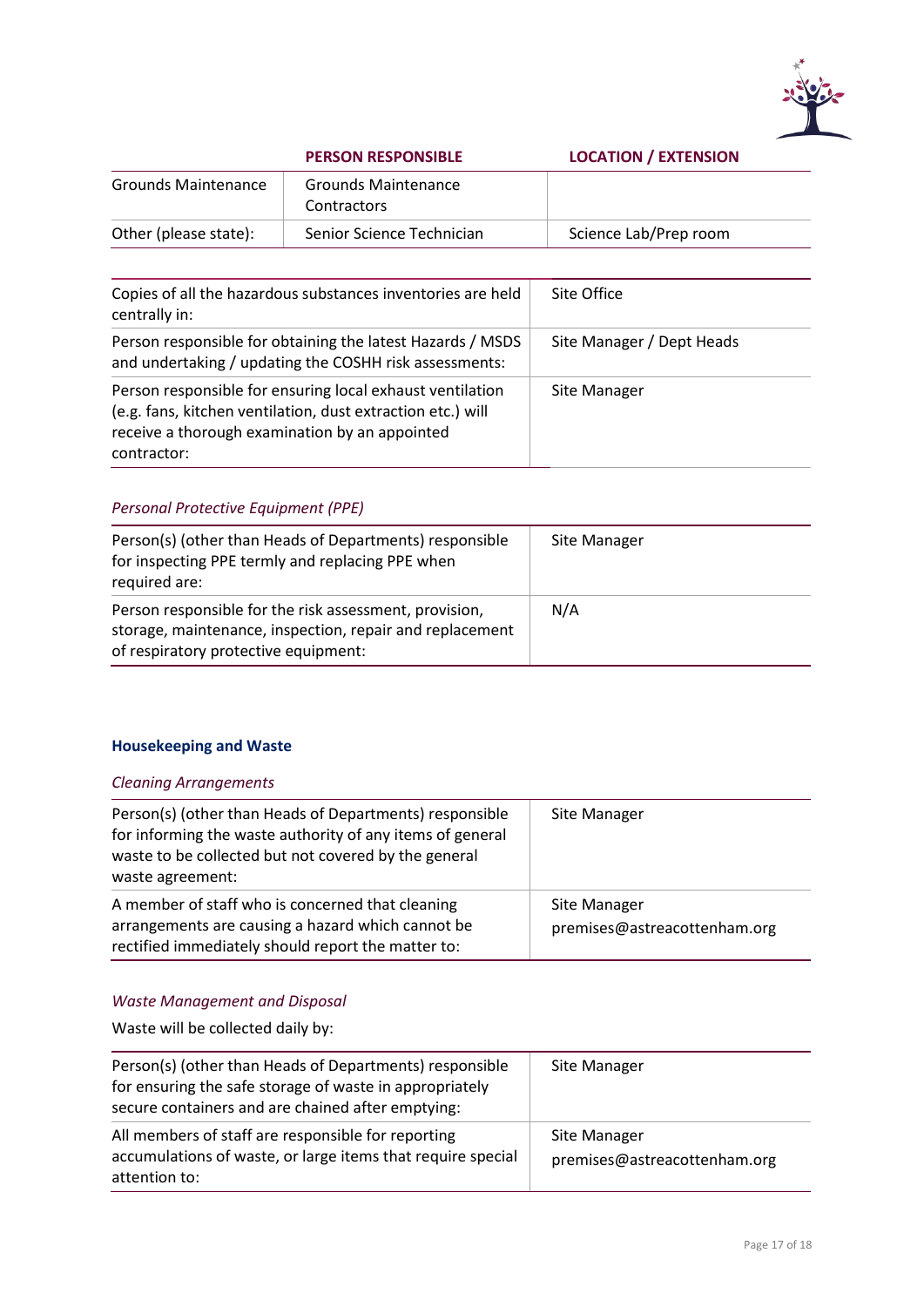

| When waste needs to be disposed of it should be reported to:<br>(who will arrange for its safe disposal) | premises@astreacottenham.org |
|----------------------------------------------------------------------------------------------------------|------------------------------|
| Person responsible for the safe disposal of any hazardous                                                | Site Manager                 |
| substances or special waste:                                                                             | <b>PHS Contractors</b>       |
| Person responsible for ensuring the safe and appropriate                                                 | Site Manager                 |
| disposal of any clinical waste:                                                                          | <b>PHS Contractors</b>       |

## <span id="page-19-0"></span>**Manual Handling**

## *Manual handling of Objects*

| Person(s) (other than Heads of Departments) responsible<br>for identifying hazardous manual handling activities<br>involving objects and arranging for their elimination or risk<br>assessment: | Site Manager |
|-------------------------------------------------------------------------------------------------------------------------------------------------------------------------------------------------|--------------|
| Person responsible for monitoring the safety of manual<br>handling activities:                                                                                                                  | Site Manager |

## *Manual Handling of People*

| Person responsible for identifying hazardous manual<br>handling activities involving people and arranging for a risk<br>assessment: | Site Manager |
|-------------------------------------------------------------------------------------------------------------------------------------|--------------|
| Person responsible for monitoring the safety of manual<br>handling activities:                                                      | Site Manager |

#### <span id="page-19-1"></span>**Educational Visits**

| The Educational Visits Co-ordinator at the school is:                                                                    | <b>Tony Quinn</b>                     |
|--------------------------------------------------------------------------------------------------------------------------|---------------------------------------|
| Person responsible for ensuring that the appropriate risk<br>assessment and approval is obtained for educational visits: | <b>Educational Visits Coordinator</b> |
| The Educational Visits Policy is located at:                                                                             | Per Astrea Online policy guide        |

## <span id="page-19-2"></span>**Inspections (External & Internal)**

## *Catering*

| Person responsible for monitoring the preparation of food,<br>the nutritional standards of meals and the maintenance of<br>satisfactory hygiene standards: | Kitchen Manager |
|------------------------------------------------------------------------------------------------------------------------------------------------------------|-----------------|
| Person responsible for selection, inspection, maintenance,<br>training, supervision, safe use and risk assessment:                                         | Kitchen Manager |
| Person(s) responsible for regular daily visual inspection<br>and in-house routine periodic statutory inspection:                                           | Kitchen Manager |
| Person(s) responsible for ensuring that temperature of<br>the refrigerator and freezer are monitored and logged:                                           | Kitchen Manager |